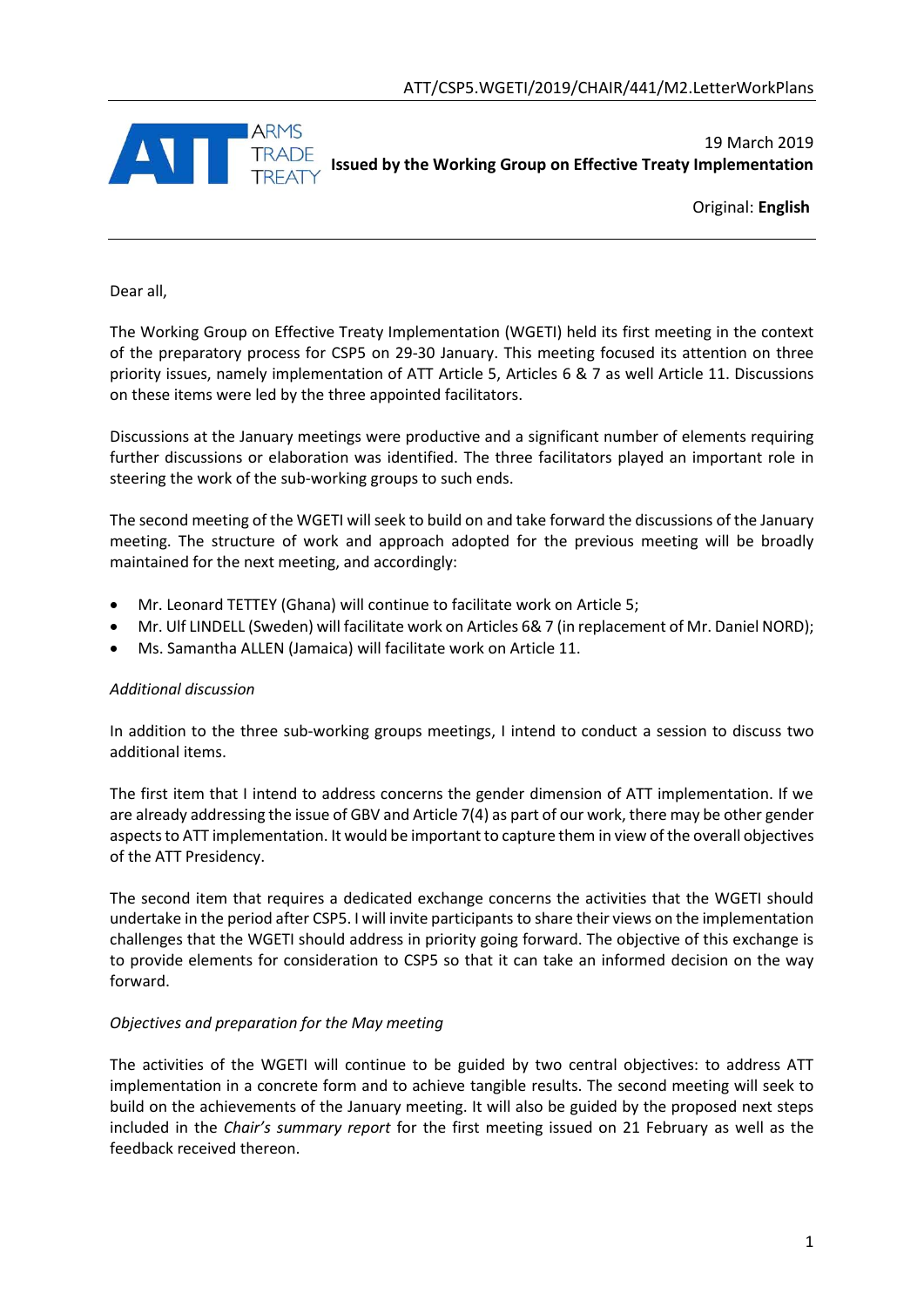In order to prepare for the April meeting, the facilitators of each sub-working group have prepared a programme for their respective session that you will find herewith. Furthermore, the programmes include revised documents and, where necessary, background documents to facilitate discussion of certain issues. Two documents (attached to this letter as Annex A and Annex B respectively) have also been prepared to inform and guide the additional session on *Gender and ATT Implementation* and *WGETI Focus in the Period following CSP5*.

Participants are invited to consider the attached documents in preparing for the WGETI meetings and are strongly encouraged to participate actively in the different sessions. For discussions to be as informed as possible, participants are invited to circulate working papers ahead of the meeting via the ATT Secretariat.

### *Indicative programme of work for the meeting*

The second meeting of the WGETI will take place on 02-03 April 2019 at the Centre International de Conférences Genève (CICG) in Geneva. The WGETI has two (2) full days to conduct its sessions which will be allocated as follows:

|                 | 02 April                                             |                 | 03 April                                                               |
|-----------------|------------------------------------------------------|-----------------|------------------------------------------------------------------------|
| $10:00 - 10:15$ | Opening remarks by CSP4<br>President and WGETI Chair | $10:00 - 13:00$ |                                                                        |
| $10:15 - 13:00$ | WGETI sub-working group<br>on Article 5              |                 | <b>WGETI sub-working group</b><br>on Article 11                        |
| $13:00 - 15:00$ | <b>Break</b>                                         | $13:00 - 15:00$ | <b>Break</b>                                                           |
| $15:00 - 18:00$ | <b>WGETI sub-working group</b><br>on Articles 6 & 7  | $15:00 - 16:30$ | <b>WGETI sub-working group</b><br>on Article 11 (cont.)                |
|                 |                                                      | $16:30 - 17:50$ | <b>WGETI Chair: ATT implementation</b><br>and gender; WGETI next steps |
|                 |                                                      | $17:50 - 18:00$ | Closing remarks by WGETI Chair                                         |

## **Table 1. Schedule of WGETI Sub-group meeting (April 2019)**

Yours sincerely,

#### **Ambassador Sabrina DALLAFIOR**

**Chair of the ATT Working Group on Effective Treaty Implementation**

Permanent Representative of Switzerland to the Conference on Disarmament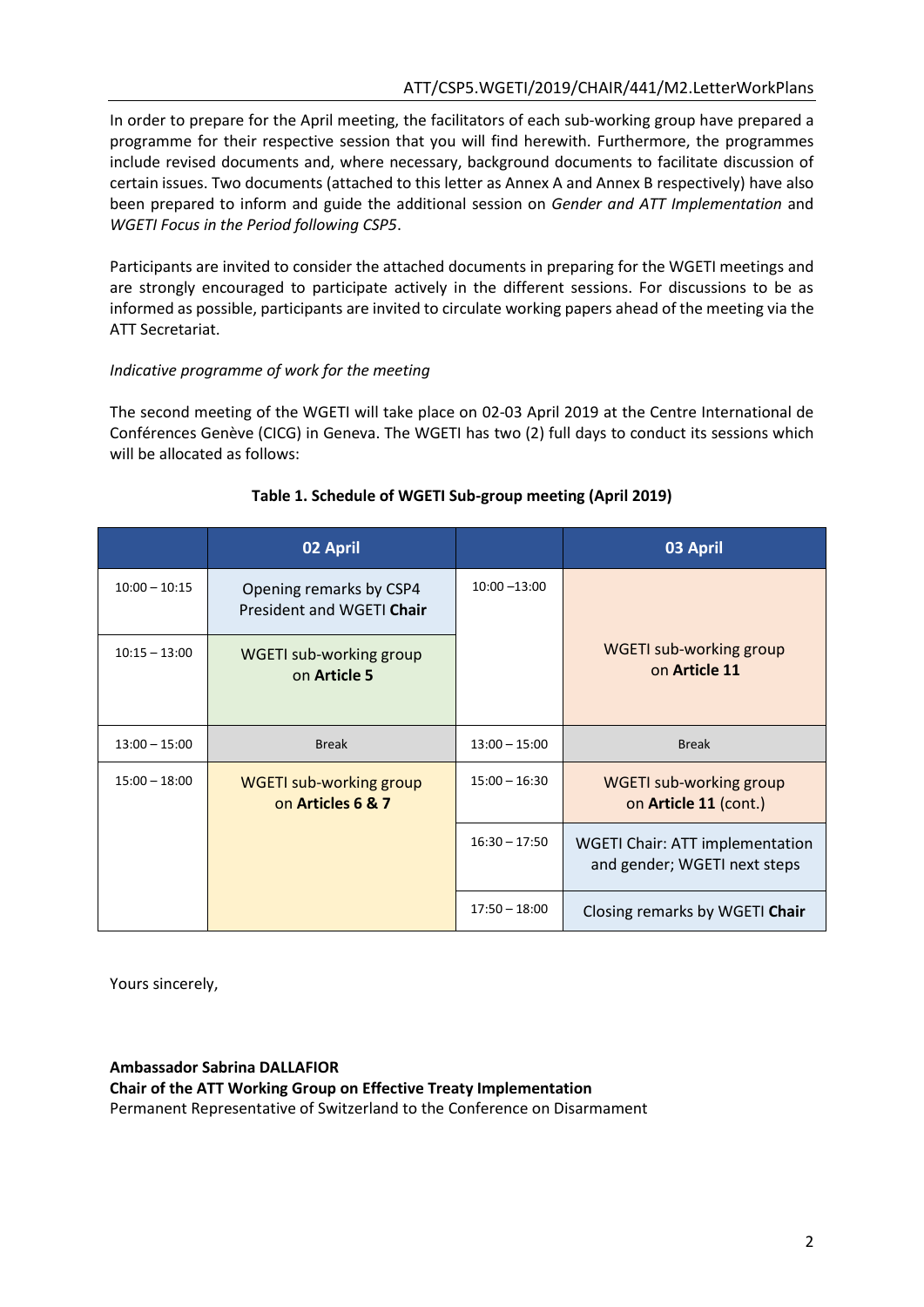## **Table of Contents**

| Annex B. DISCUSSION PAPER: WGETI KEY FOCUS IN THE PERIOD FOLLOWING CSP5 6     |
|-------------------------------------------------------------------------------|
|                                                                               |
|                                                                               |
| Attachment 2. (DRAFT) BASIC GUIDE TO ESTABLISHING A NATIONAL CONTROL SYSTEM11 |
|                                                                               |
|                                                                               |
| Attachment 1. DRAFT MULTI-YEAR WORK PLAN FOR THE WGETI SUB-WORKING GROUP ON   |
| Attachment 2. BACKGROUND PAPER TO FACILITATE DISCUSSION ON IMPORT             |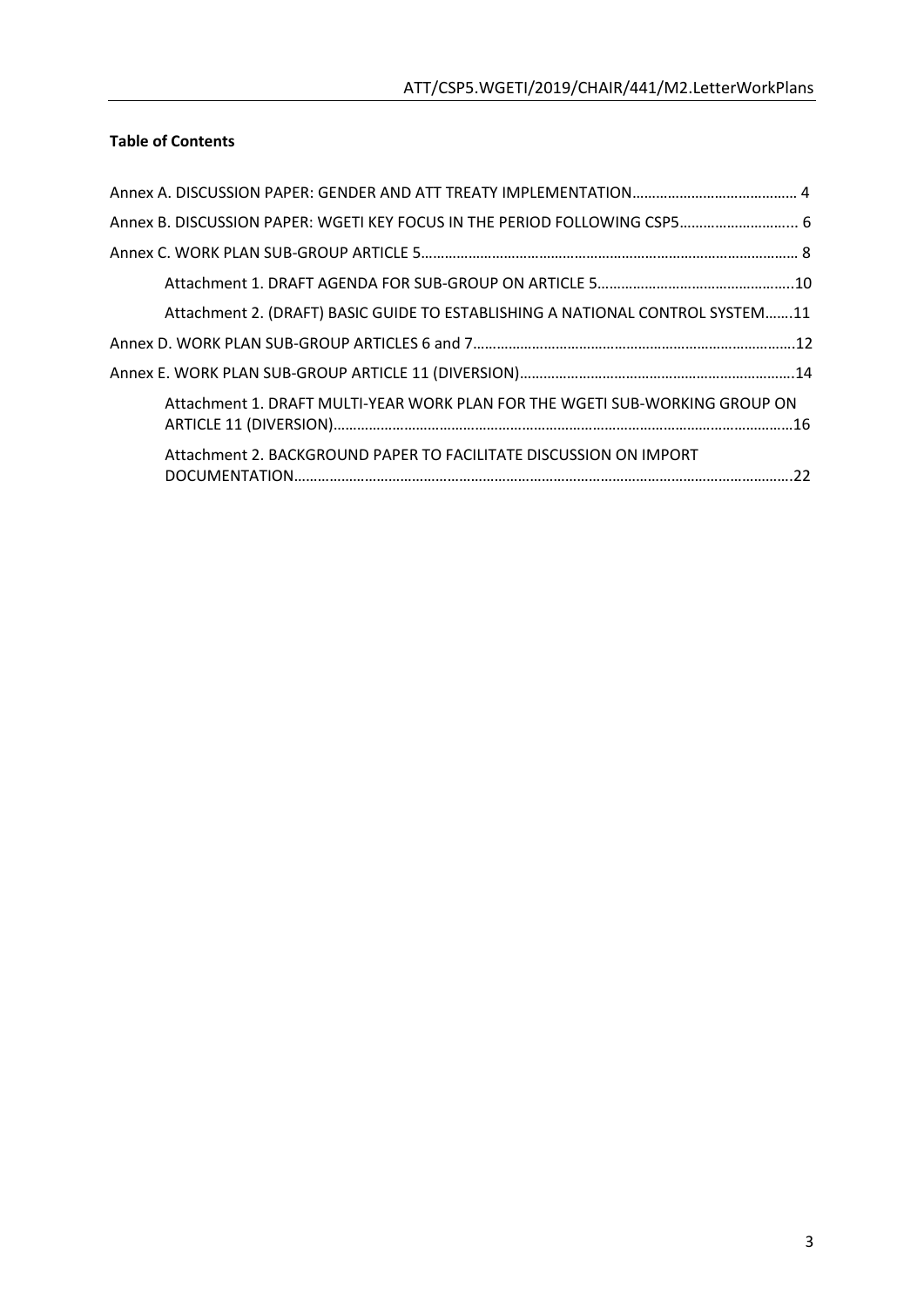## **ANNEX A**

### **DISCUSSION PAPER: GENDER AND ATT TREATY IMPLEMENTATION**

Gender and arms related gender-based violence is the focus theme of the ATT CSP5 Presidency. The WGETI has a key role in contributing to addressing this issue and in supporting the Presidency in its endeavour. The work undertaken on Article 7(4) implementation in the context of the sub-workinggroup on Articles 6 and 7 will contribute to meeting this objective.

The point was raised in the set of ATT meetings held from 29 January to 1February that the relationship between the gender dimension and ATT implementation may not be limited to Article 7(4) but extend to other articles falling within the purview of the WGETI. Considerations and comments on this issue have so far remained of a general nature.

In order to be as exhaustive as possible in addressing the relationship between the work of the WGETI and the gender dimension, the **Chair of the WGETI will invite participants to share their views in a session dedicated to this matter**.

The objective of such an exchange would be to: 1) unpack further the relationship between gender and ATT implementation, 2) identify if and regarding which articles further work in the context of the WGETI may be warranted and 3) identify possible voluntary elements of guidance for States Parties to consider in implementing the ATT.

The discussion will focus only on the ATT articles falling within the mandate of the WGETI, meaning Articles 5 to 12 (with the exception of Articles 6 and 7 as their gender dimension is already addressed in the dedicated sub-working group).

In the context of this exchange, any consideration is of course welcome. Also, participants may want to take into consideration the following considerations and questions in approaching the discussion, which are obviously non-exhaustive.

- **Article 5** includes a number of sub-elements, such as the establishment and maintenance of a national control list and the designation of national authorities in order to have an effective and transparent national control system regulating the transfer of conventional arms.
	- $\circ$  Is there a gender dimension to the establishment and maintenance of a national control system? If yes, what aspects are of particular relevance and what measures are undertaken to ensure that the gender aspects are fully taken into account?
- Significant attention is being paid to the GBV dimension in any arms export decision, but far less regarding the provisions related to the role of importing States Parties (**Article 8**). In particular, Article 8 stipulates that an importing State Party shall take measures to ensure that appropriate and relevant information is provided to the exporting State Party to assist it in conducting its export assessment.
	- $\circ$  Is the GBV dimension a relevant consideration regarding Article 8 implementation and are there particular challenges in taking it into account in this particular case?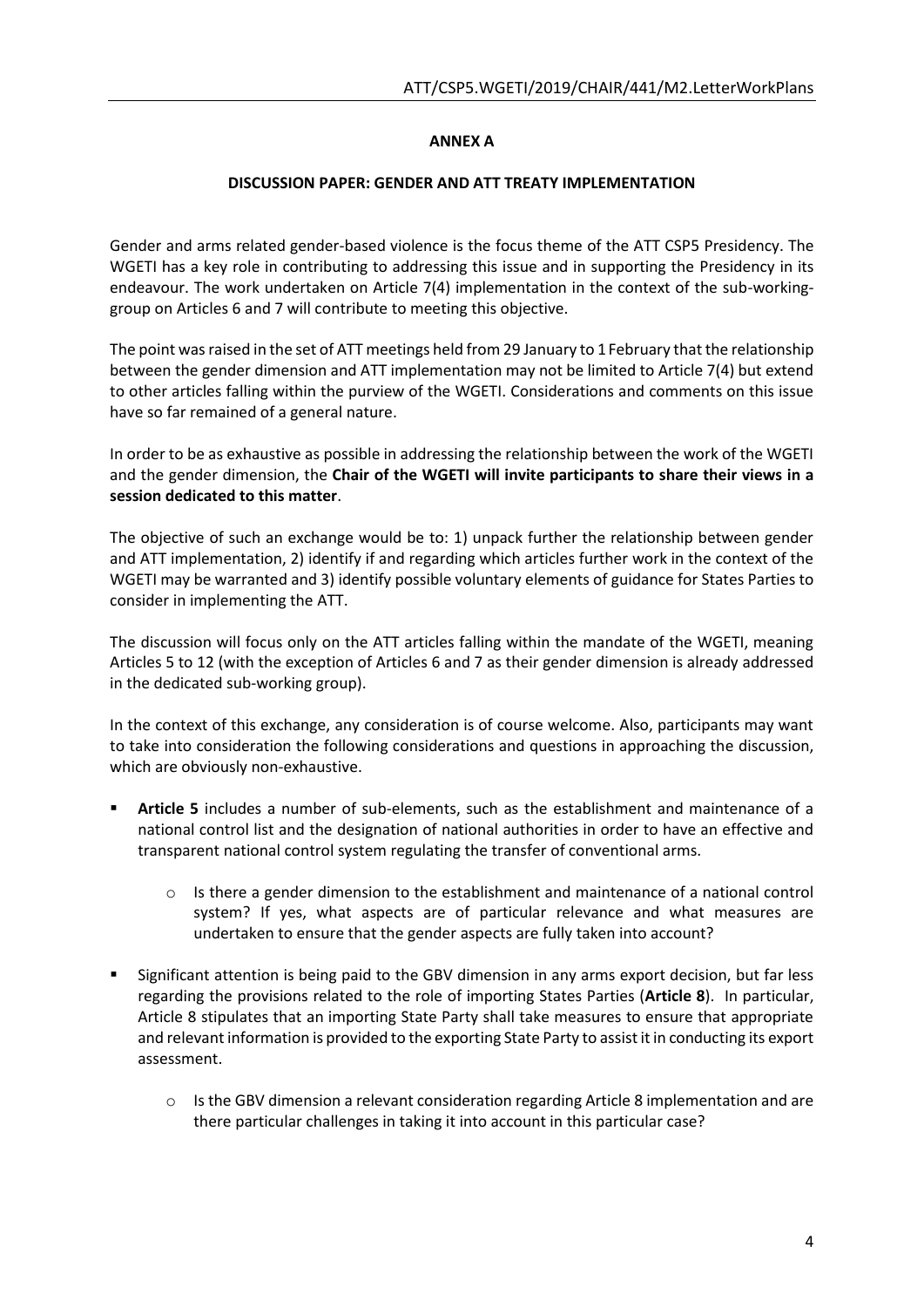- Transit and transshipment (A**rticle 9**) has not yet been given close attention by the WGETI. Suggestions have been made that the WGETI should soon dedicate part of its attention on this article.
	- $\circ$  Considering that transit and transshipment can constitute a weak point in the transfer chain, is there a relationship between Article 9 and Article 7(4)?
	- o Do (some) States Parties take this aspect in consideration?
- A number of States Parties have dedicated measures to regulate brokering activities (**Article 10**), applying not only the prohibitions in Article 6 but also risk assessments using criteria in Article 7. including Article 7(4).
	- $\circ$  Would there be value in underlining the importance of applying Article 7(4) when conducting a risk assessment for applications for authorization to undertake brokering activities in relation to a particular transfer?
	- $\circ$  Are brokers aware as a rule of the gender dimension of arms and exports and if no, what measures could be considered to fill this void?
- The relationship between **Article 11** and the gender dimension has already been underlined. For instance, the Committee on the Elimination of Discrimination against Women noted in 2013 already noted that *diverted arms from the legal trade can have a direct or indirect effect on women as victims of conflict-related gender-based violence, as victims of domestic violence and also as protestors or actors in resistance movements.*
	- $\circ$  How can this aspect best be addressed when implementing Article 11, including with regard to assessing and mitigating risks?
	- $\circ$  Is there a gender dimension to diversion itself, for instance regarding entities involved such as brokers, transporters, ….?
	- $\circ$  Should this aspect of diversion be addressed as part of the sub-working group on article 11 in the period following CSP5?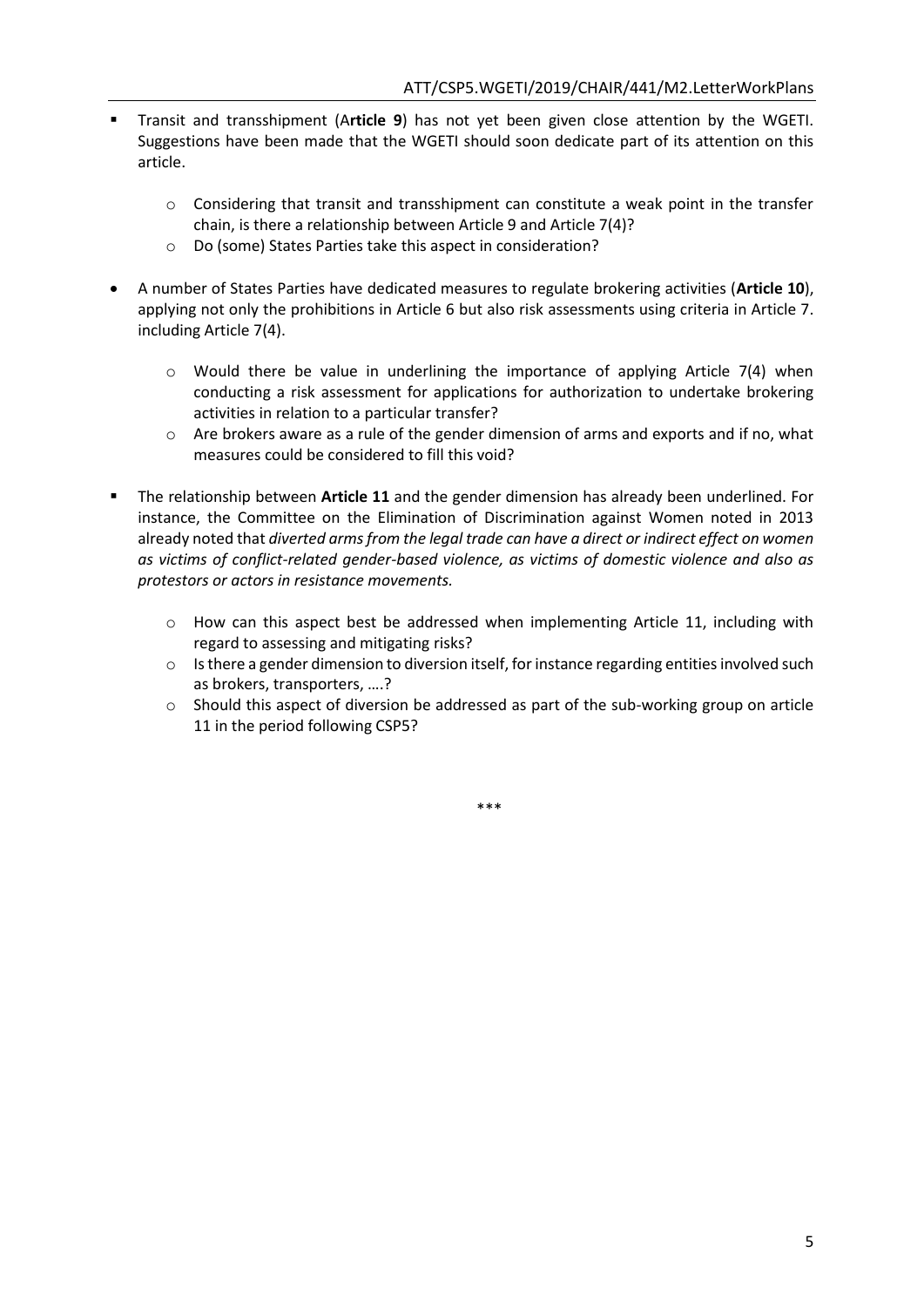## **ANNEX B**

## **DISCUSSION PAPER: WGETI KEY FOCUS IN THE PERIOD FOLLOWING CSP5**

Upon establishing the WGETI as a standing body, CSP3 indicated that the following implementation priorities should be the initial focus of its work:

*a. Article 5 (General Implementation) obligations (measures and steps necessary to implement the article, including the establishment of national control system, national control lists, legislative framework, national competent authorities and national points of contact).* 

*b. Articles 6 (Prohibitions) and 7 (Export and Export Assessment) practical implementation (national structures and processes required to implement the articles, experiences made in implementing the articles).* 

- *c. Article 9 (Transit or trans-shipment).*
- *d. Article 11 (Diversion).*

 $\overline{a}$ 

- *e. Article 12 (Record keeping).*
- *f. Interagency cooperation or communication*. 1

With due regard to the complexity and the long-term nature of Treaty implementation, CSP3 also directed the WGETI to further refine the order of the priority topics.

After careful consideration, consultations and taking into account the time available, the Chair of the WGETI decided to focus work between CSP3 and CSP4 on three issues, namely Article 5, Articles 6 and 7 as well as Article 11. It also decided that these issues would be addressed in sub-working groups led by dedicated facilitators with the objective of achieving concrete results.

CSP4 validated the merit of addressing the implementation of specific ATT articles in dedicated subworking groups. It also underlined the importance of continuing efforts on Article 5, Articles 6 and 7 as well as Article 11 implementation, noting that they required further attention. In this context, the WGETI continued working on the same set of articles and maintained its approach in the period towards CSP5.

As in years past, there would be **value in the upcoming CSP providing guidance to the WGETI regarding the implementation challenges that it should address in priority going forward**. For CSP5 to take an informed decision, the **Chair of the WGETI will invite participants to share their views in a session dedicated to this matter**.

In the context of this exchange, participants may want to take into consideration the following considerations and questions.

 The initial question is whether work should continue on Articles 5, 6 and 7 as well as 11, or whether other articles should be the focus of attention going forward. The medium-term plan elaborated regarding work that remains to be undertaken on Article 11 strongly suggests that efforts at least in this area should continue after CSP5.

<sup>&</sup>lt;sup>1</sup> See ATT/CSP3.WGETI/2017/CHAIR/158/Conf.Rep, Annex B.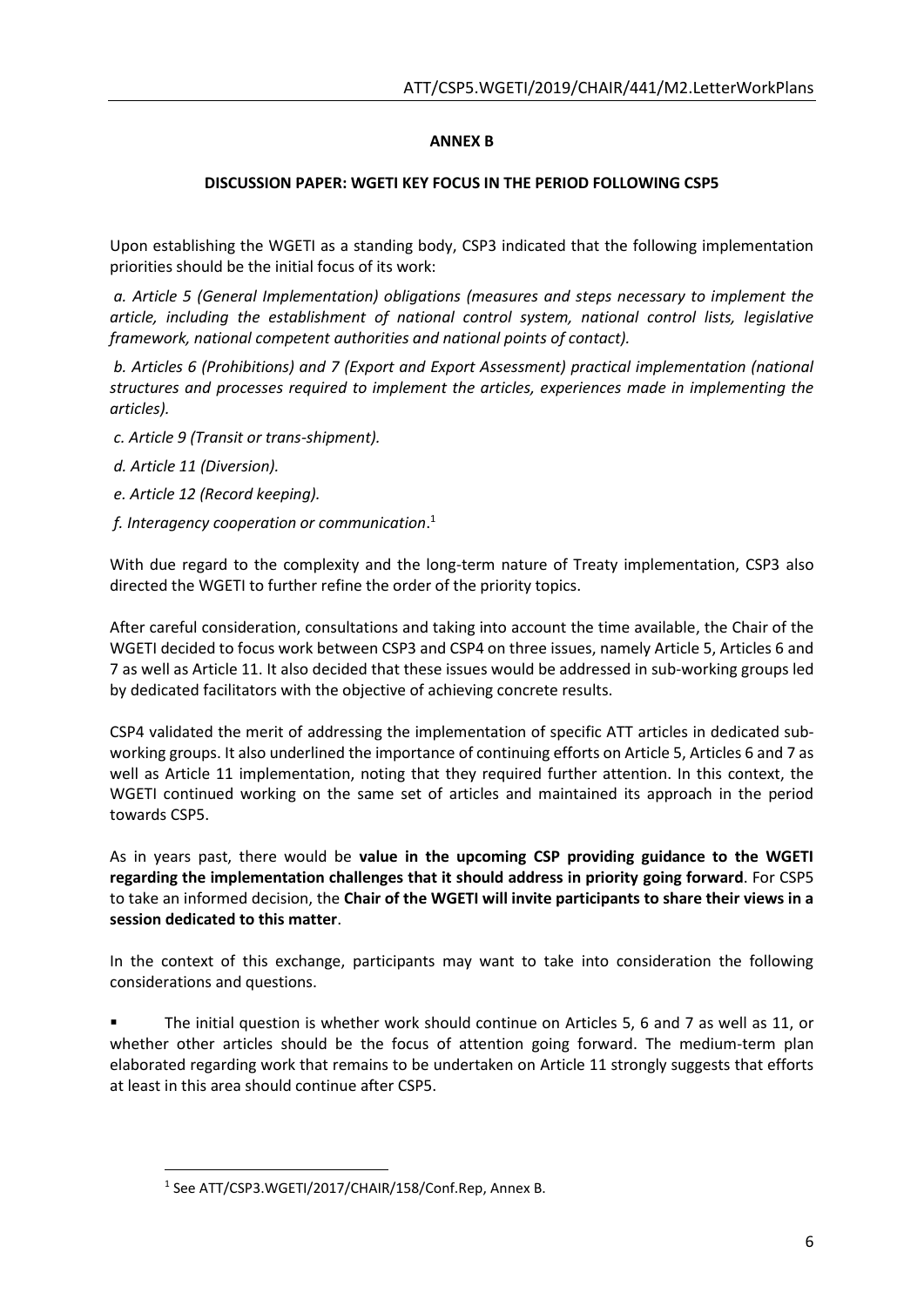Articles 6 and 7 are at the very heart of the Treaty. Work on these articles have notably focused on regular presentations by States Parties how they implement these articles. It has also focused on specific sub-items of these articles.

- $\circ$  Should we endeavour to continue the practice of national presentations? If yes, could it be useful to develop some form of guidance for the presentations (rotation among States Parties, specific elements to be addressed during the presentations, …) ?
- o Are there further sub-items of Articles 6 and 7 that should be addressed in upcoming WGETI meetings? If yes, what are they?

 In selecting issues to be tackled by the WGETI, the Chair has sought to maintain a balance so that issues addressed concern all categories of ATT States Parties, that is importing as well as exporting States Parties, States Parties with a high as well as a limited arms transfer profile, ….

- $\circ$  Keeping this consideration in mind, would it make sense that the WGETI in the period following CSP5 addresses ATT article 9 (transit and transshipment)?
- o Should the WGETI support the idea that article 9 become of one the focus of attention, would it be useful that a medium-term plan be elaborated as has been the case for article 11 in order to better plan our efforts?

 Over the past two years, the WGETI has adopted a setting for its work consisting of three subworking groups dealing each with a specific issue and led by a facilitator, the overall process being guided by a chair. As a rule, each of the sub-working group was allocated a time slot of three hours.

o Should this approach be retained going forward or should changes be considered in order to improve the efficiency and impact of the WGETI?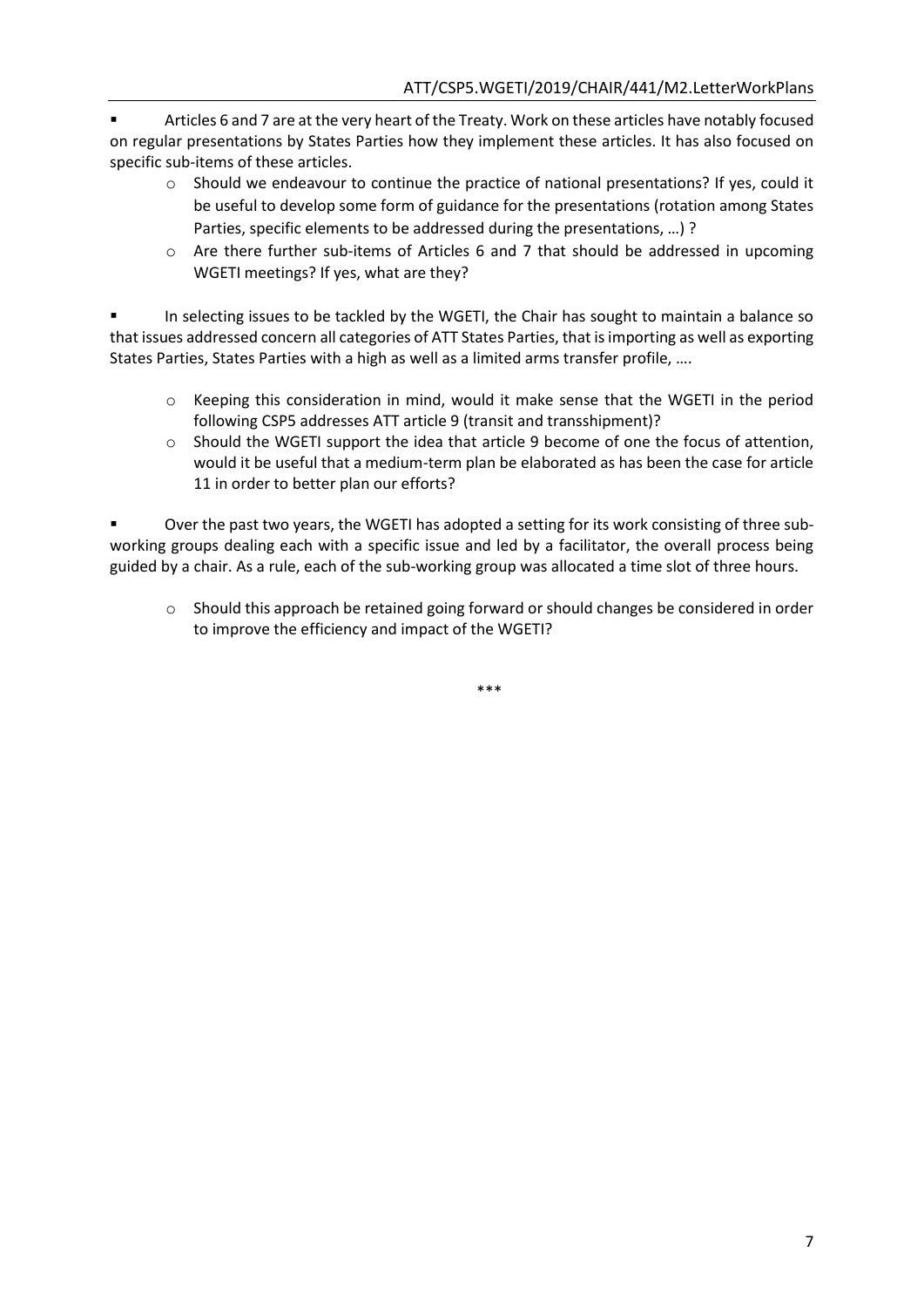## **ANNEX C**

### **WORK PLAN SUB-GROUP ARTICLE 5 TUESDAY, 02 APRIL 2019, 10:15-13:00**

## **Introduction**

1. Article 5 of the ATT obliges ATT States Parties to establish and maintain a national control system in order to implement the provisions of ATT, including a national control list, competent national authorities and one or more national points of contact to exchange information on matters related to the implementation of the ATT. The Sub-Working group on Article 5 was established during the CSP4 informal preparatory process to provide a platform for States to exchange views and experiences in the practical implementation of Article 5 obligations at national level.

2. The Sub-Working group made significant progress in its work during the CSP4 cycle as evident in the WGETI Chair's Report to the Fourth Conference of States Parties (ATT/CSP4.WGETI/2018/CHAIR/355/Conf.Rep). CSP4 endorsed the recommendations of the WGETI Chair's Report including elements relating to the work of the Sub-Working group going forward, in particular the development of a reference document to establish a national control system.

### **First meeting of the Sub-working group**

3. The first meeting of the Sub-Working group on 29 January considered and discussed the following elements of the draft Basic Guide to establish a national control system:

- a. What is a national control system?
- b. Why is a national control system necessary?
- c. What are the elements of a national control system?
	- i. Legal and regulatory framework
	- ii. Institutions
	- iii. National points of contact

4. Participants welcomed the draft Basic Guide to support states in their implementation efforts. While emphasizing that a *'one size does not fit all'* approach needs to be reflected in the Guide, there was a general sense that it forms an excellent starting point. Participants also made some concrete suggestions for enhancing the draft Basic Guide and elaborating certain areas.

#### **Second meeting of the Sub-working group**

5. The second meeting of the Sub-Working group will build on progress made in the first meeting. To that end, the second meeting will consider the revised draft Basic Guide which includes the additional section on record keeping. Furthermore, the meeting will discuss how the Sub-working group could frame its work recommendations to the Fifth Conference of States Parties.

6. Attachment 1 provides an agenda for the Sub-Working group session of 02 April 2019. Attachment 2 is the revised draft Basic Guide document to facilitate discussion of the Sub-Working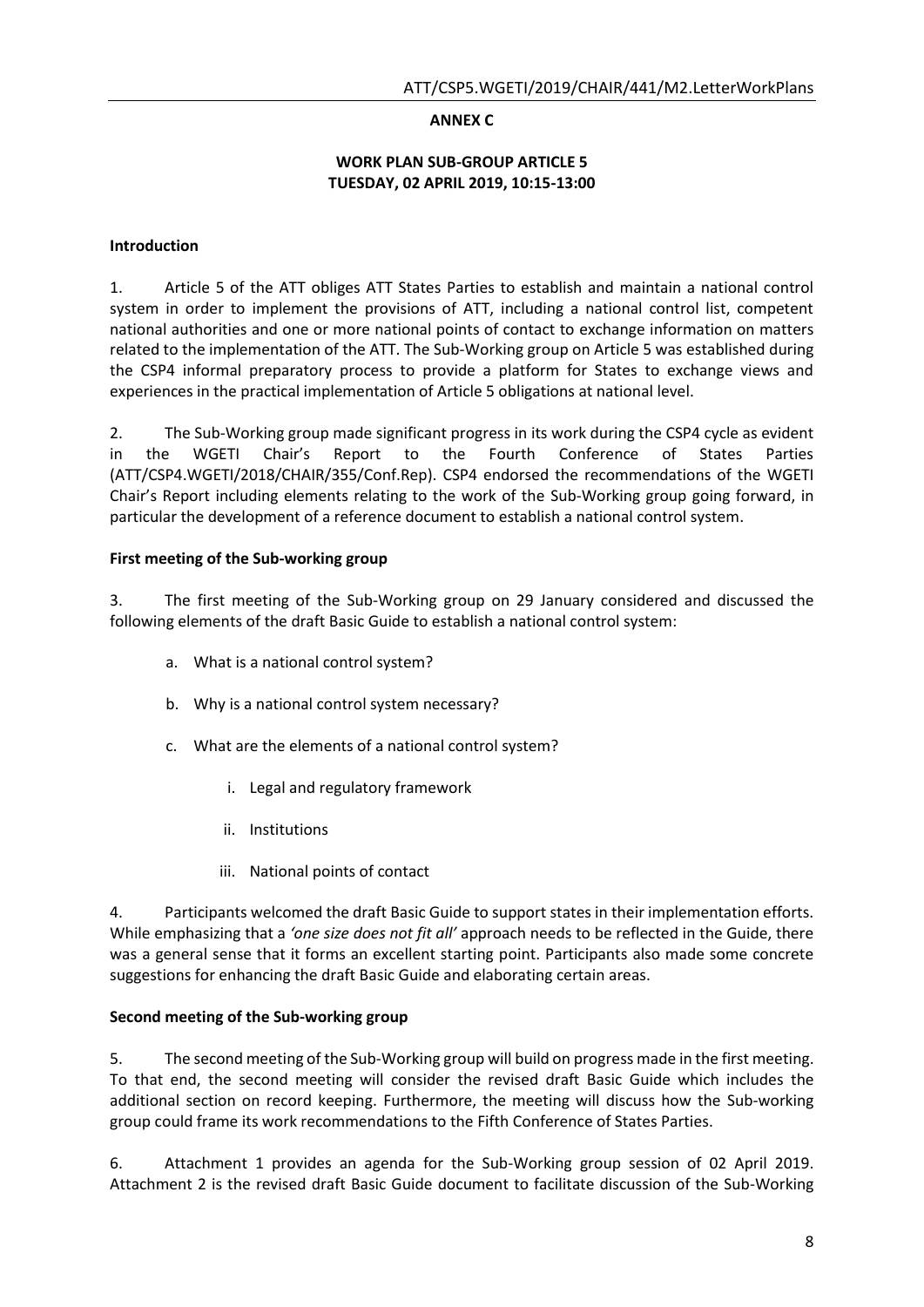group on that day. Participants are encouraged to consider these draft documents in advance of the Sub-Working group meeting and participate actively in the discussion.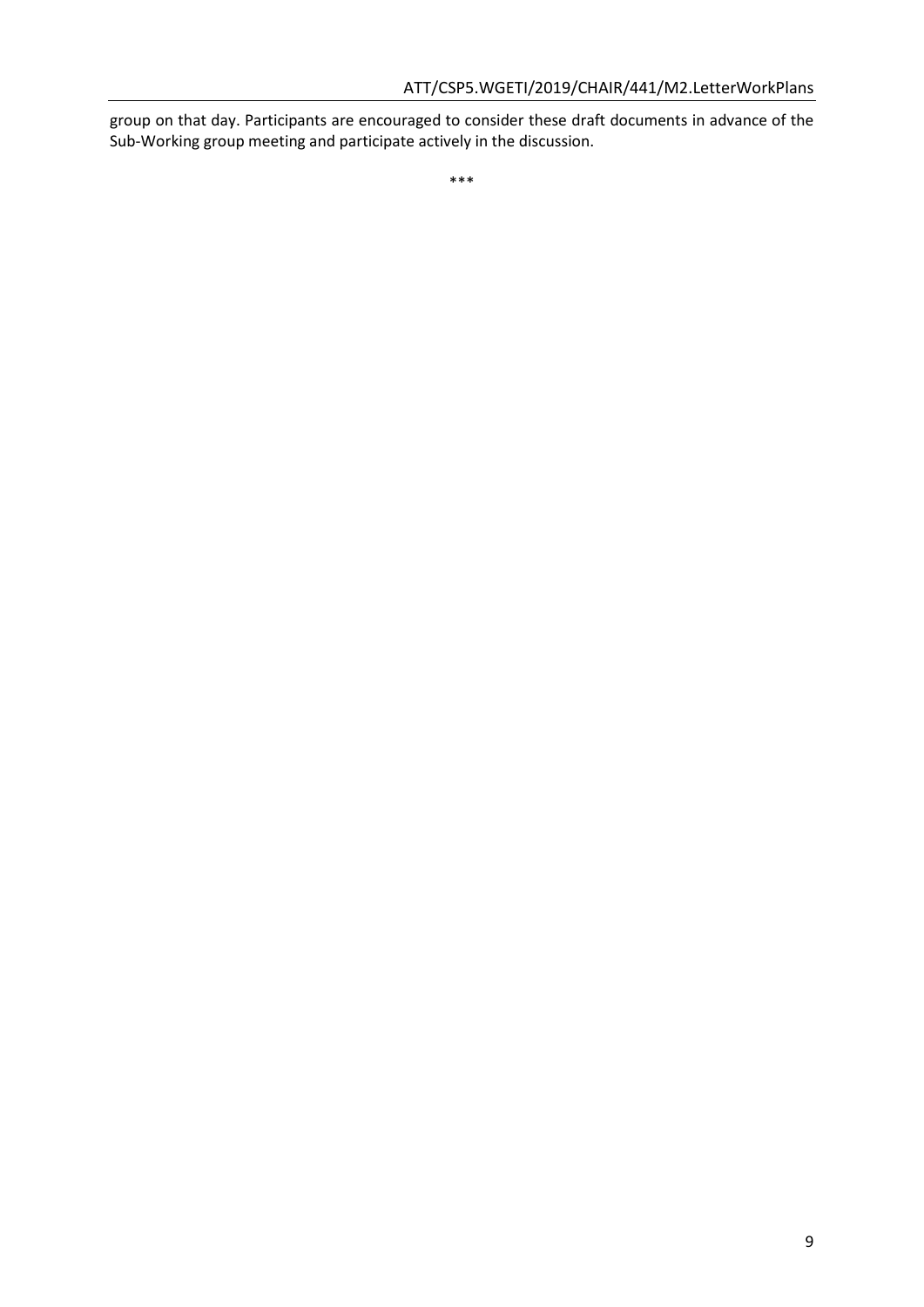## **ATTACHMENT 1**

## **DRAFT AGENDA FOR SUB-GROUP ON ARTICLE 5 02 APRIL 2019**

- **1. Opening remarks (reflections and way forward)**
- **2. Basic guide to establishing a national control system** 
	- a. General overview

#### **3. Section 3.d: Documentation**

- a. Section 3.d.iii: Record-keeping
	- 1. What records need to be kept?
	- 2. What type of information should be retained in records?
	- 3. How may records be stored?
	- 4. How long should records be stored?
	- 5. Who is responsible for keeping records?
	- 6. What is the role of record-keeping in reporting?

#### **4. Closing remarks (reflections and way forward)**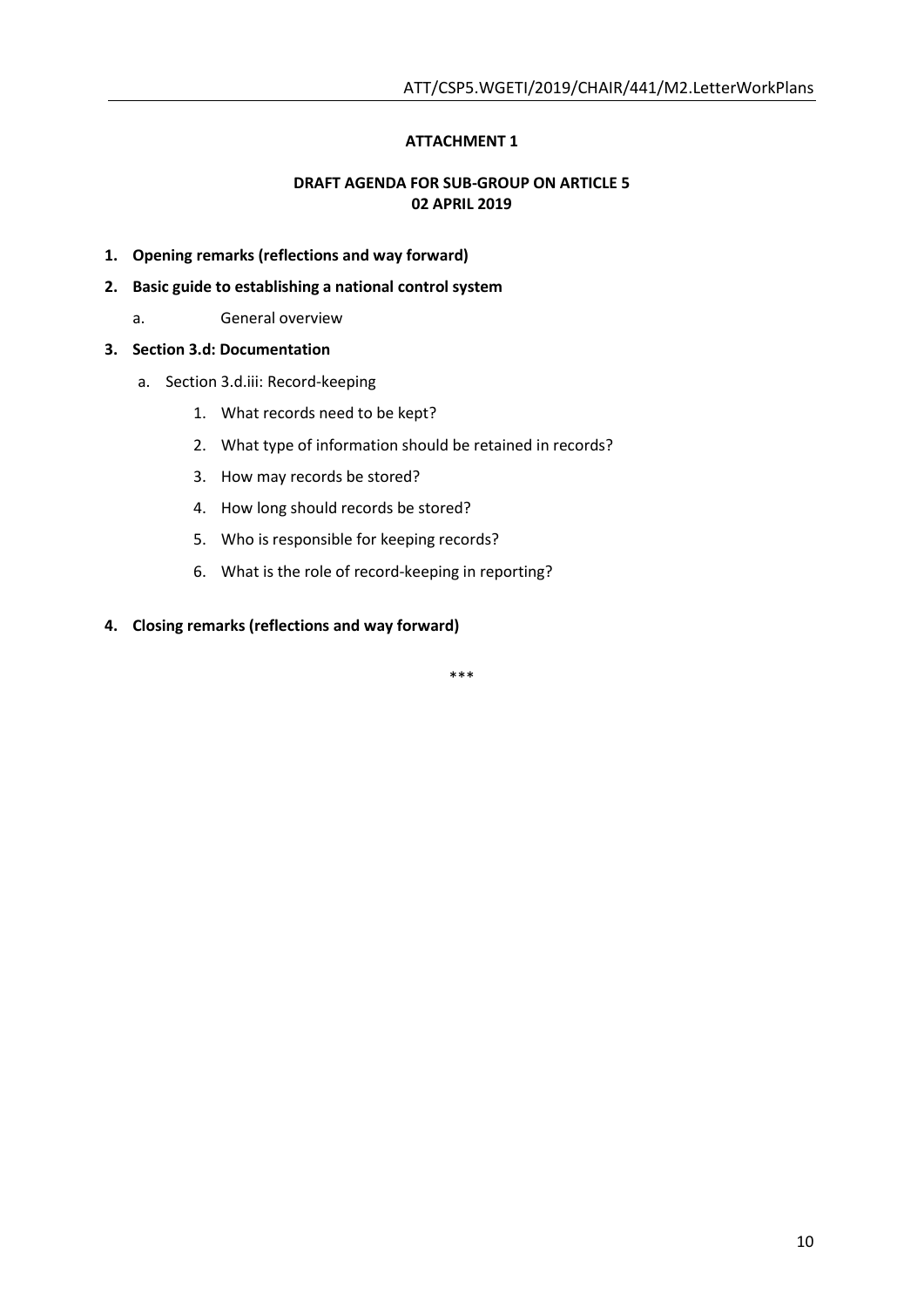## **ATTACHMENT 2**

# **(DRAFT) BASIC GUIDE TO ESTABLISHING A NATIONAL CONTROL SYSTEM**

*(see separate document)*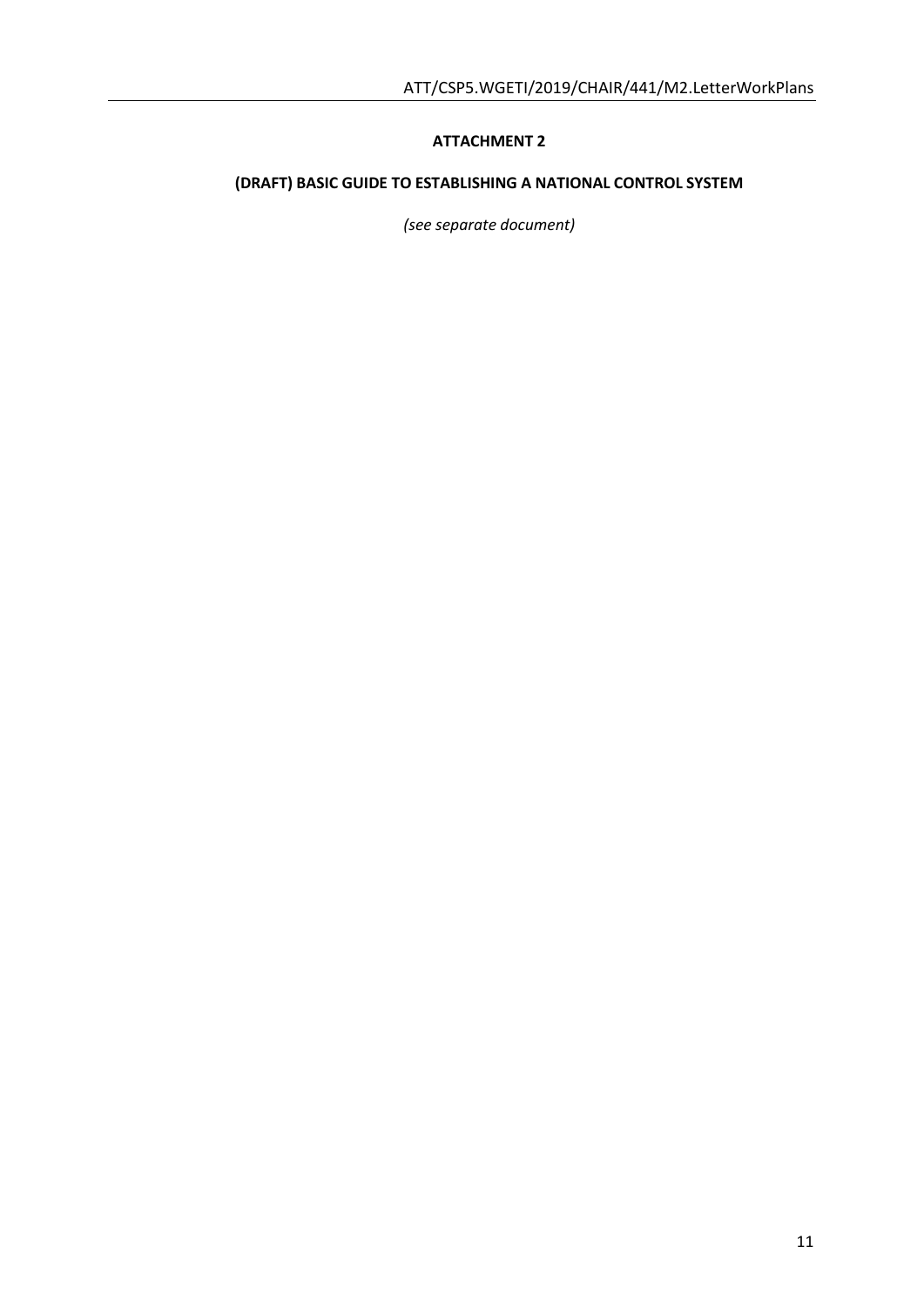### **ANNEX D**

## **WORK PLAN SUB-GROUP ARTICLES 6 and 7 TUESDAY, 02 APRIL 2019, 15:00-18:00**

Articles 6 and 7 of the ATT contain some of the key provisions of the Treaty, including prohibitions that States Parties need to abide by, the rules concerning export and the requirement that export assessments are being conducted. In between themselves, the two articles contain many provisions where further discussion among States and non-governmental actors on how to implement them may be useful. It is not to be expected that practice or views will be similar on all issues, but even when they differ a broad discussion is always helpful to increase understanding of the Treaty and how to implement it. They can also help in identifying measures that could be helpful to States Parties in their implementation of these articles.

The facilitator would like to thank delegations for views and comments on the proposed next steps for the sub-working group that were circulated following its first meeting. The facilitator therefore would like to inform delegations that at the **2 April meeting of the sub-working group on articles 6 and 7, the following agenda is foreseen**:

## **Agenda**

*1. Presentation and discussion on working methods to implement Article 6 and 7 by the South African export control authority* 

This presentation will include, amongst others: a brief description of the South African arms export control system, with a focus on how to ensure that the prohibitions in Article 6 are respected; that the necessary risk assessments are made under Article 7 and based on what information; examples of sources used for risk assessment; need for in-house expertise available vs access to external expertise; role of other parts of government and/or ministries; possible mitigation measures; who takes the decision to grant or deny export license application – civil servants or political process.

Participants are encouraged to actively engage in the discussion with reflections and comments including possible similarities or differences with their own arms export control systems, including structure and work methods and challenges in implementing the relevant articles of the ATT.

*2. Presentation by Mr Vestner, GCSP, on the findings of a study, yet to be published, on state parties' implementation of articles 6 and 7, similarities and differences.*

The presentation will be followed by a Q/A session.

#### *3. Presentation by Ms Goussac, Legal Adviser ICRC, on GBV and IHL*

The presentation aims to clarify how IHL is relevant, as one component, in the risk assessment of serious acts of GBV. The presentation will be followed by a Q/A session. Delegations are encouraged to prepare by identifying their own position and practice on the matter, including what type of IHL violations can constitute GBV and under what circumstances.

*4. Follow up on specific issues from the article 7.4-related discussion at the 29 January meeting*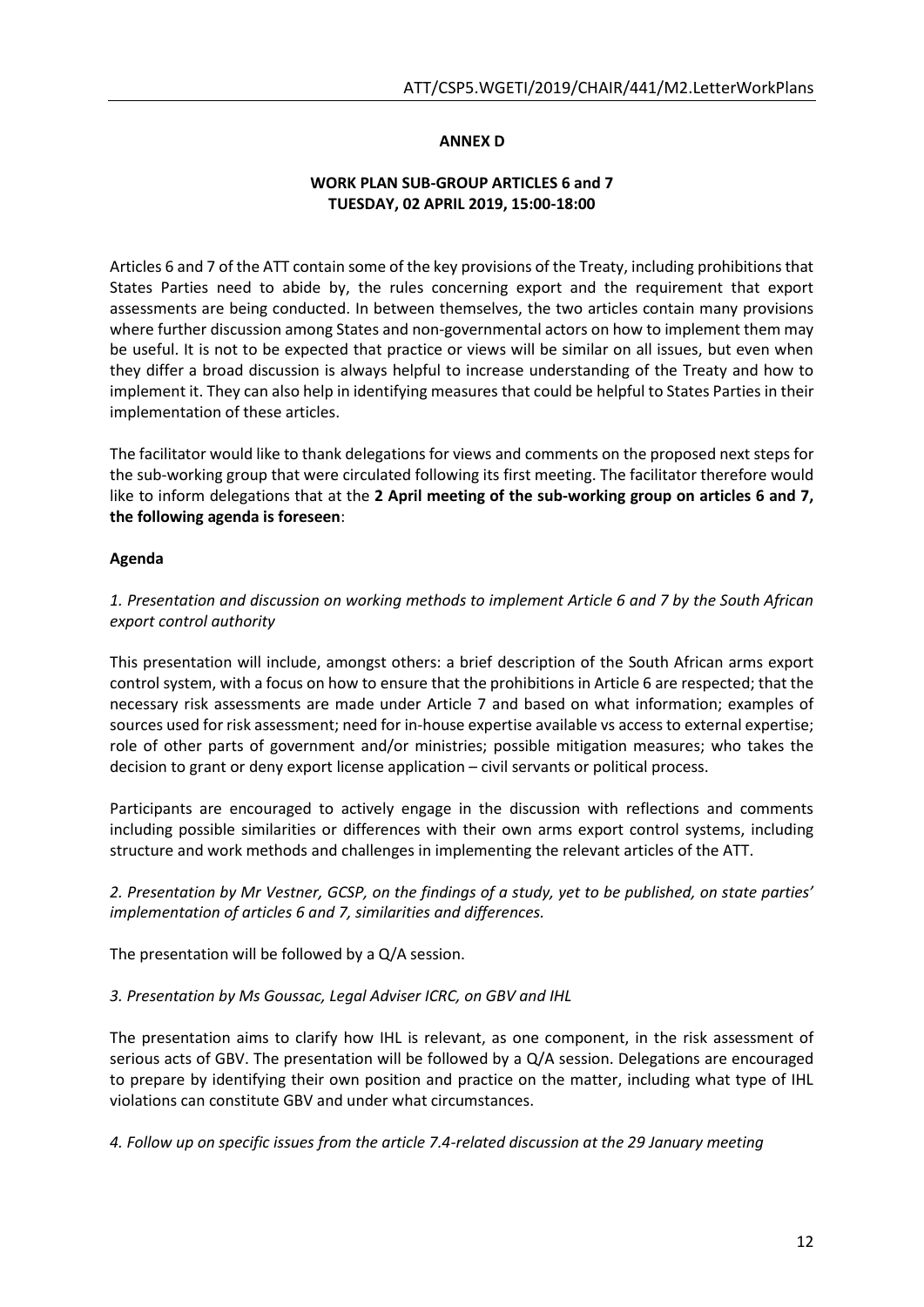The discussions at the meeting in January on article 7.4 were broad, involved many delegations and in the comments after the meeting many delegations referred to them as being very useful. At the meeting on 2 April, the facilitator would like to follow up on some of those issues and have the following questions:

- a) Several delegations underlined the value of voluntary guiding documents with regard to article 7.4. Should the working group endeavour to develop itself such documents, or should the working group simply reference such existing guidelines that have been prepared by primarily civil society organisations, to be used on a voluntary and nonmandatory basis?
- b) The value of training government officials, and especially licensing officials, on issues relevant for risk assessments under article 7.4 was highlighted at the January meeting. Should specific text on this be included in the CSP5 Final Report together with encouragement to delegations to share among themselves possible training guides, to be used on a voluntary and non-mandatory basis?
- c) Are there other areas linked to article 7.4 where further practical work would be warranted?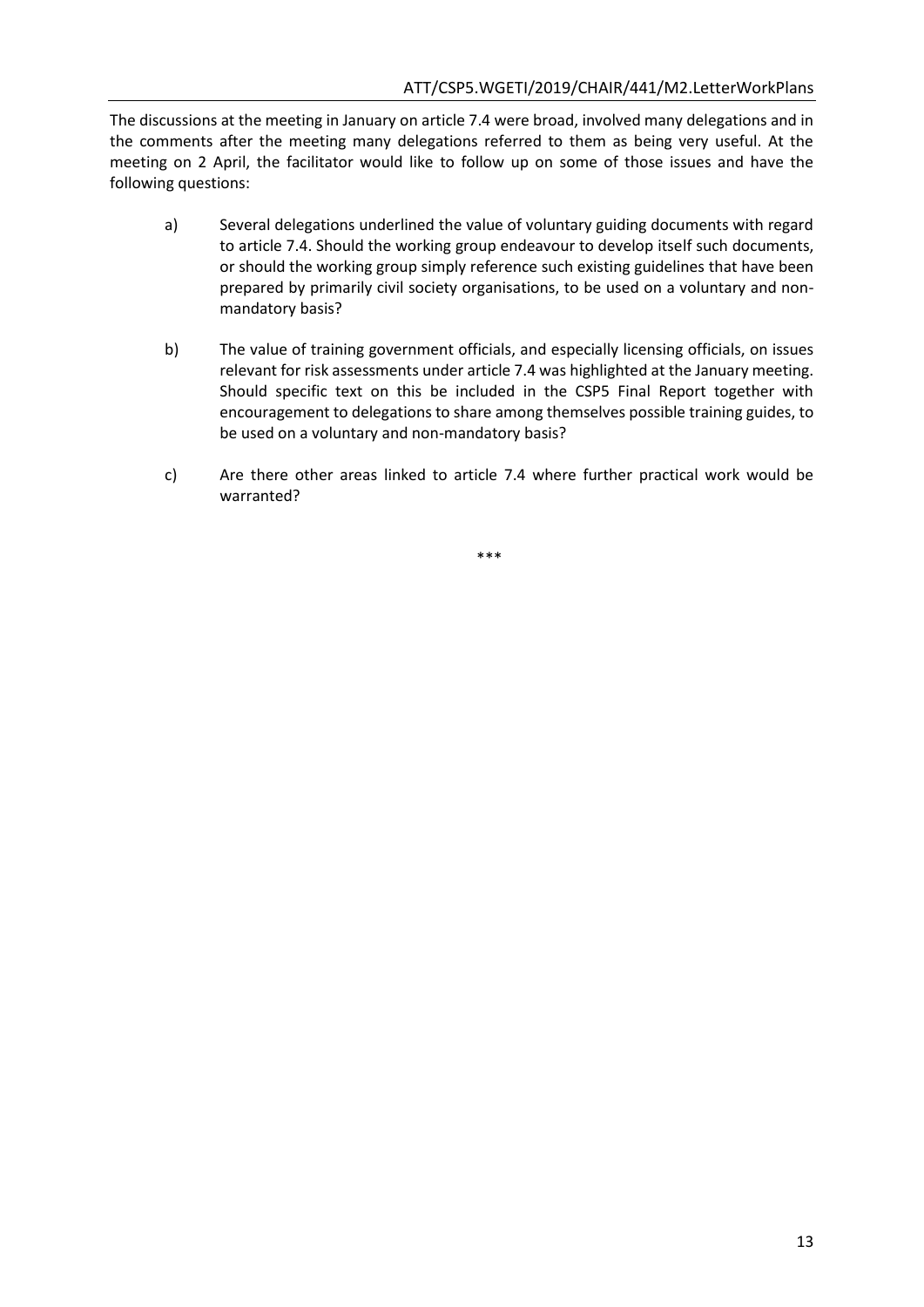## **ANNEX E**

### **WORK PLAN SUB-GROUP ARTICLE 11 (DIVERSION) WEDNESDAY, 03 APRIL 2019, 10:00-13:00 and 15:00-16:30**

### **Introduction**

1. The Chair of the Working Group on Effective Treaty Implementation (WGETI), Ambassador Sabrina DALLAFIOR of Switzerland, established the Sub-Working Group on Article 11 (Diversion) at the commencement of the preparatory process for the Fourth Conference of States Parties (CSP4) to the Arms Trade Treaty (ATT) in January 2018, and appointed Australia to facilitate the work of the Sub-Group in the lead up to CSP4. The Sub-Group made significant progress during its first year of work, and identified many areas to take forward (see paragraph 36 of the Report to the Fourth Conference of States Parties (CSP4) (ATT/CSP4.WGETI/2018/CHAIR/355/Conf.Rep) presented by the Chair of the WGETI to CSP4).

2. The Chair of the WGETI appointed Jamaica, who nominated Ms. Samantha ALLEN, to facilitate the work of the Sub-working Group on Article 11 at the commencement of the preparatory process for the Fifth Conference of States Parties (CSP5) to the ATT.

3. The Sub-working Group met on 30 January to consider a draft multi-year work plan prepared by the facilitator, derived from Annex D to the WGETI Report to CSP4 titled: *Possible measures to prevent and address diversion* (ATT/CSP4.WGETI/2018/CHAIR/355/Conf.Rep). The Sub-working Group also began discussions on the topic of import documentation, however, there was insufficient time to exchange views and national experiences, and it was determined there may be value in returning to this issue at the WGETI second meeting on 03 April. Further discussion will also help us identify what concrete and practical outcomes can be extracted from discussions on this topic.

## **Multi-year work plan**

4. Comments received during the discussion on the multi-year plan during the 30 January meeting of the Sub-working Group pointed towards a need to extend the plan as some of the elements and topics to be discussed may require more time than was originally allocated to them. The facilitator amended and expanded the multi-year work plan accordingly, and a revised version was circulated to all stakeholders for comment as Annex A to the WGETI Chair's summary of the January meeting dated 21 February 2019.

5. A further revised draft of the proposed multi-year plan, incorporating additional comments received following the circulation in February, is included in Attachment 1 for consideration and discussion during the second CSP5 meeting of the Sub-working on Article 11 on 03 April 2019.

6. Participants are also welcome to submit their written comments and suggestions to the facilitator through the ATT Secretariat at: [info@thearmstradetreaty.org.](mailto:info@thearmstradetreaty.org) A final version of the multiyear work plan incorporating comments and inputs compiled by the facilitator will be presented to the CSP5 in August 2019, with a view to its endorsement/adoption at CSP5.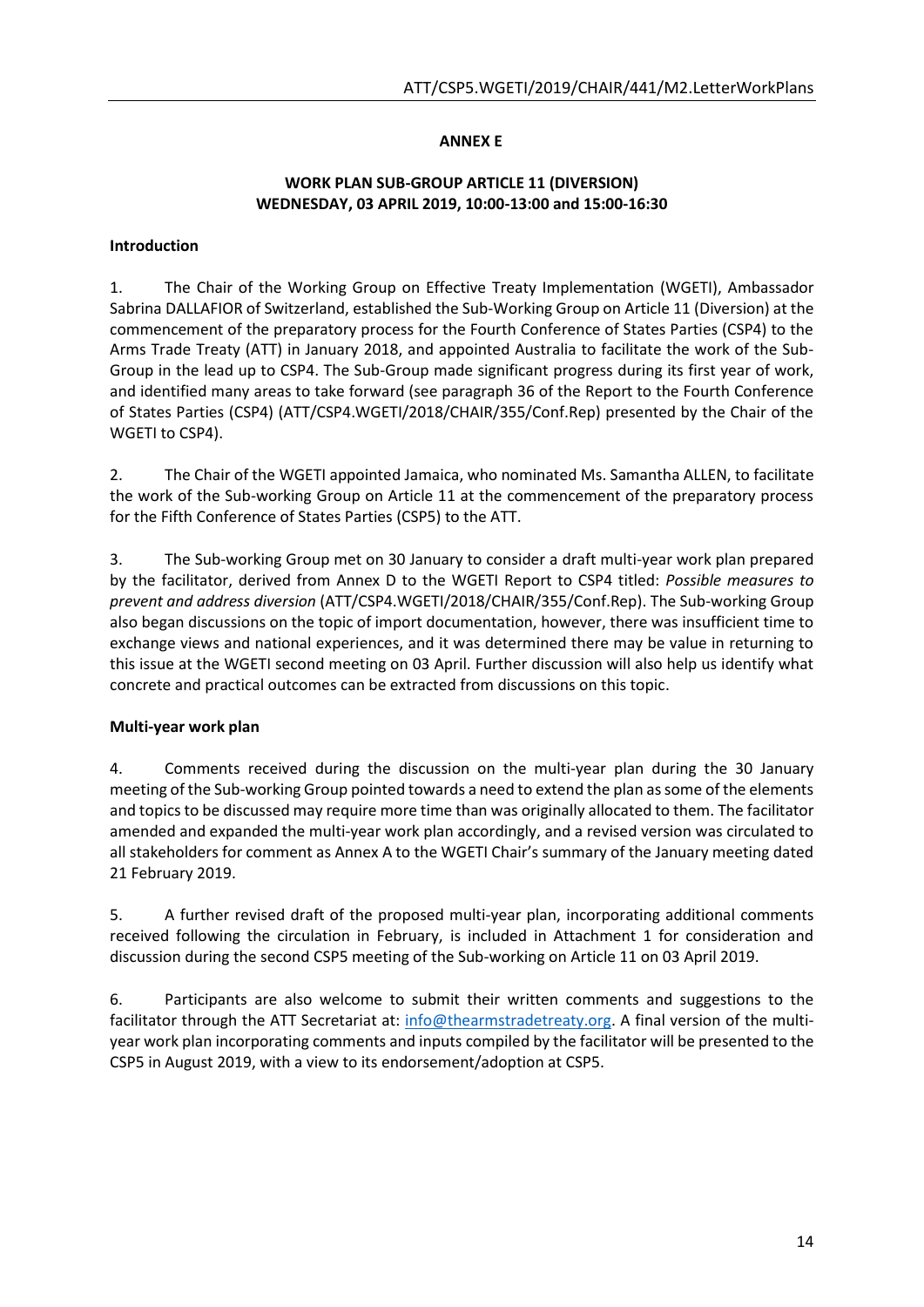### **Import documentation**

7. Following a discussion on the multi-year work plan, the meeting on 03 April will continue the discussion on *import documentation*. The facilitator has developed a background paper (see Attachment 2) to facilitate further discussion on import documentation.

8. Regarding this discussion, the facilitator would like to invite participants to consider the different elements and questions put to participants in the background paper (which elaborate on those highlighted in the workplan). The intention is to exchange information and experiences and to identify common practices relating to this topic, including the process for preparing such documentation and agencies involved, as well as challenges faced by States, with a view to identifying areas where proposals may be put to CSP5 for possible adoption or endorsement.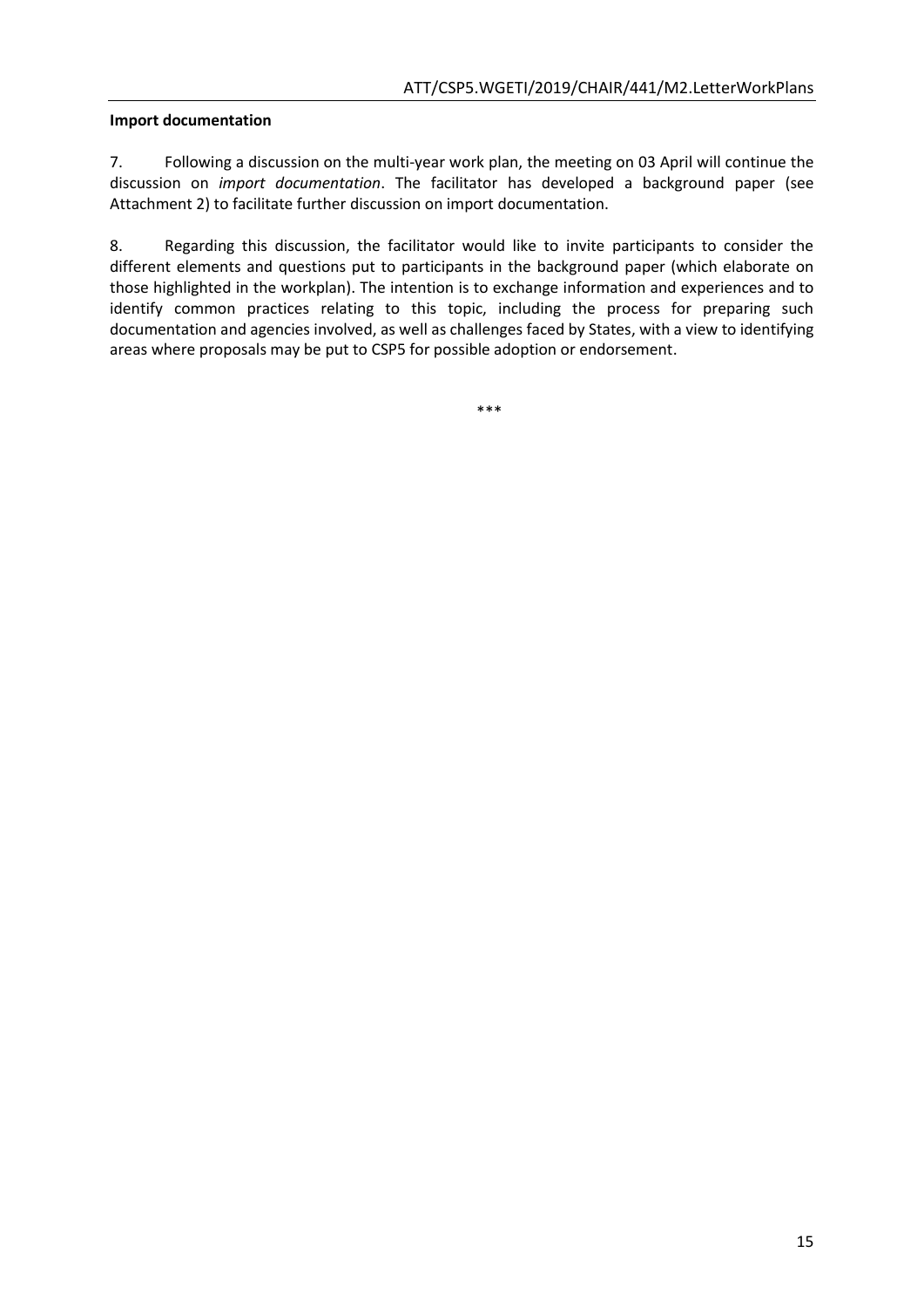## **ATTACHMENT 1**

### **DRAFT MULTI-YEAR WORK PLAN FOR THE WGETI SUB-WORKING GROUP ON ARTICLE 11 (DIVERSION)**

|                     | 1st CSP5 Preparatory Meeting, 30 January 2019 |                                                                                                                                                                                                                                                                                                                                  |  |  |
|---------------------|-----------------------------------------------|----------------------------------------------------------------------------------------------------------------------------------------------------------------------------------------------------------------------------------------------------------------------------------------------------------------------------------|--|--|
|                     | 10.00-11.00                                   | Draft Multi-year Work Plan                                                                                                                                                                                                                                                                                                       |  |  |
|                     |                                               | Introduction by facilitator                                                                                                                                                                                                                                                                                                      |  |  |
|                     |                                               | Open discussion                                                                                                                                                                                                                                                                                                                  |  |  |
|                     |                                               | In reviewing the draft proposed multi-year plan, participants are invited to consider, amongst others, the following questions:                                                                                                                                                                                                  |  |  |
|                     |                                               | Has sufficient time has been allocated to each topic?<br>а.                                                                                                                                                                                                                                                                      |  |  |
|                     |                                               | b.<br>Have any topics been omitted that should be included?                                                                                                                                                                                                                                                                      |  |  |
|                     |                                               | Has any consideration been omitted?<br>c.                                                                                                                                                                                                                                                                                        |  |  |
|                     | 11.00-13.00                                   | Import documentation <sup>2</sup><br>1.                                                                                                                                                                                                                                                                                          |  |  |
| Before the transfer |                                               | This discussion will explore the types of written documentation submitted as part of an application for an export licence from the<br>exporting State (such as contracts or agreements, international import certificates, transit approvals, end-use/r certificates (EUCs),<br>and various other assurances). It will consider: |  |  |
|                     |                                               | What types of written documents exist?                                                                                                                                                                                                                                                                                           |  |  |
|                     |                                               | How are such documents prepared? Which ministries and agencies are involved?                                                                                                                                                                                                                                                     |  |  |
| ä                   |                                               | What is the role and/or responsibilities of the importing State regarding such documents?                                                                                                                                                                                                                                        |  |  |
| stage               |                                               | What is the role and/or responsibilities of the transit/transhipment State(s)?                                                                                                                                                                                                                                                   |  |  |
|                     |                                               | What is the role and/or responsibilities of the brokering State(s)?                                                                                                                                                                                                                                                              |  |  |
| Transfer chain      |                                               | What is the role of the exporting State (i.e. verification and authentication as part of diversion risk assessment)?                                                                                                                                                                                                             |  |  |
|                     |                                               | In practice, what are the common elements of such documents? What assurances are provided? What is the minimum that should<br>be required?                                                                                                                                                                                       |  |  |
|                     |                                               | It will also examine the role of <i>information exchange</i> in verifying and authenticating import documentation and identify the types of<br>information exchange that are relevant and necessary.                                                                                                                             |  |  |

<sup>2</sup> Paragraphs 3, 6 and 7 of the Sub-working group paper : *[Possible measures to prevent and address diversion](https://www.thearmstradetreaty.org/hyper-images/file/Article%2011%20-%20Possible%20measures%20to%20prevent%20and%20address%20diversion/Article%2011%20-%20Possible%20measures%20to%20prevent%20and%20address%20diversion.pdf)* (available in other language[s here\)](https://www.thearmstradetreaty.org/tools-and-guidelines.html)*.*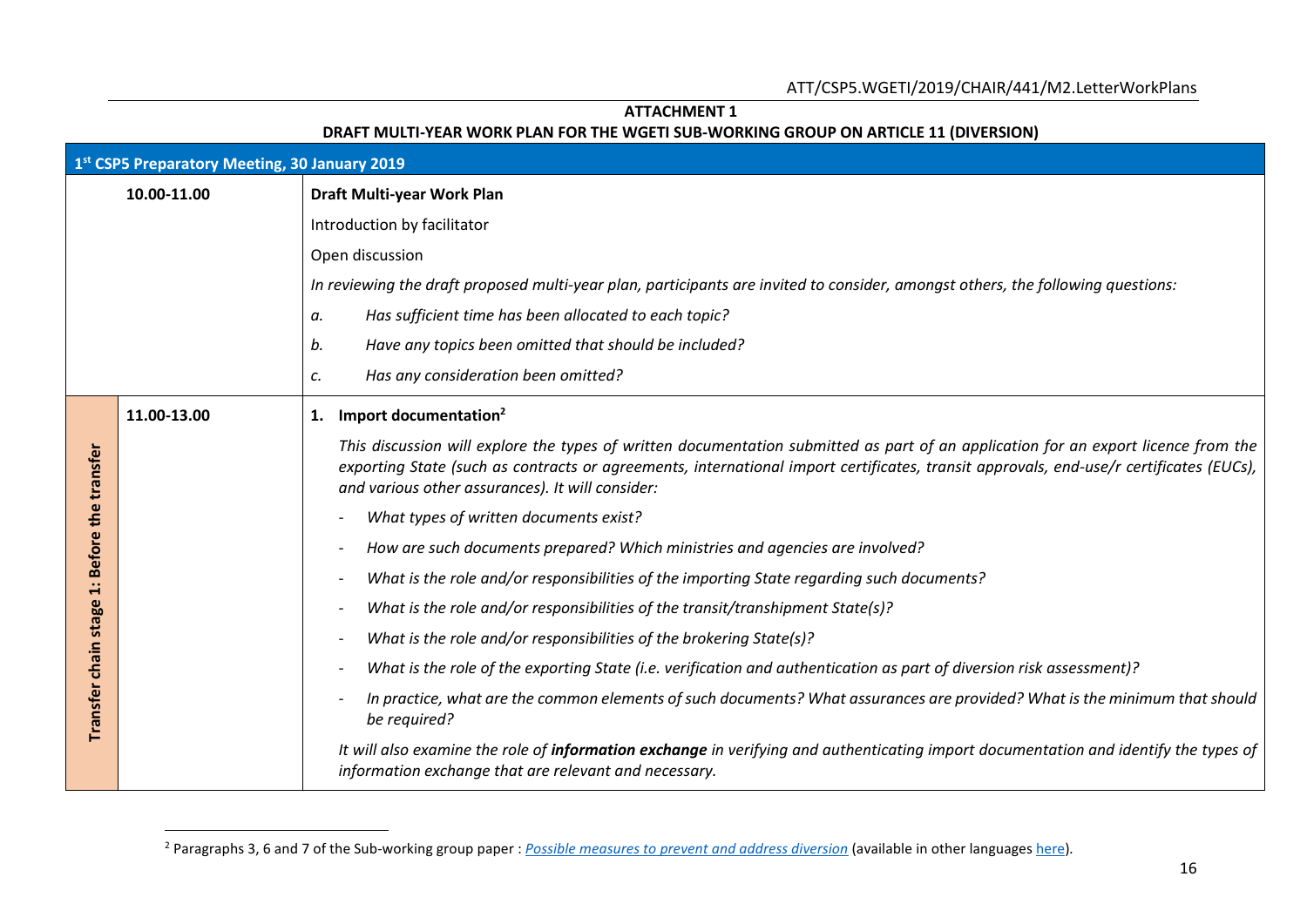|                        | ATT/CSP5.WGETI/2019/CHAIR/441/M2.LetterWorkPlans        |                                                                                                                                                                                                                                                                                                                                                                                                                                                                                                       |
|------------------------|---------------------------------------------------------|-------------------------------------------------------------------------------------------------------------------------------------------------------------------------------------------------------------------------------------------------------------------------------------------------------------------------------------------------------------------------------------------------------------------------------------------------------------------------------------------------------|
|                        | 2 <sup>nd</sup> CSP5 Preparatory Meeting, 03 April 2019 |                                                                                                                                                                                                                                                                                                                                                                                                                                                                                                       |
|                        | 3 hours                                                 | 2. Import documentation <sup>3</sup> (continued)                                                                                                                                                                                                                                                                                                                                                                                                                                                      |
|                        |                                                         | This discussion will continue to explore the types of written documentation submitted as part of an application for an export licence<br>from the exporting State (such as contracts or agreements, international import certificates, transit approvals, end-use/r certificates<br>(EUCs), and various other assurances). The Facilitator will circulate a background paper in advance of the 2 <sup>nd</sup> series of CSP5 meetings<br>to facilitate discussion, including the following elements: |
|                        |                                                         | What types of written documents exist?                                                                                                                                                                                                                                                                                                                                                                                                                                                                |
|                        |                                                         | How are such documents prepared? Which ministries and agencies are involved?                                                                                                                                                                                                                                                                                                                                                                                                                          |
|                        |                                                         | What is the role and/or responsibilities of the importing State regarding such documents?                                                                                                                                                                                                                                                                                                                                                                                                             |
|                        |                                                         | What is the role and/or responsibilities of the transit/transhipment State(s)?                                                                                                                                                                                                                                                                                                                                                                                                                        |
|                        |                                                         | What is the role and/or responsibilities of the brokering State(s)?                                                                                                                                                                                                                                                                                                                                                                                                                                   |
|                        |                                                         | What is the role of the exporting State (i.e. verification and authentication as part of diversion risk assessment)?                                                                                                                                                                                                                                                                                                                                                                                  |
| 1: Before the transfer |                                                         | In practice, what are the common elements of such documents? What assurances are provided? What is the minimum that should<br>be required?                                                                                                                                                                                                                                                                                                                                                            |
|                        |                                                         | What sanctions do exporting States impose for non-compliance with end-use/r assurances and undertakings?                                                                                                                                                                                                                                                                                                                                                                                              |
| Transfer chain stage   |                                                         | It will also examine the role of information exchange in verifying and authenticating import documentation and identify the types of<br>information exchange that are relevant and necessary.                                                                                                                                                                                                                                                                                                         |
|                        |                                                         | How do exporting States verify and authenticate import documents as a part of a broader risk assessment framework?                                                                                                                                                                                                                                                                                                                                                                                    |
|                        |                                                         | What mechanisms are used?                                                                                                                                                                                                                                                                                                                                                                                                                                                                             |
|                        |                                                         | Which agencies are involved?                                                                                                                                                                                                                                                                                                                                                                                                                                                                          |
|                        |                                                         | How long does it take?                                                                                                                                                                                                                                                                                                                                                                                                                                                                                |
|                        |                                                         | What steps are taken if the documentation is found to be fraudulent?                                                                                                                                                                                                                                                                                                                                                                                                                                  |
|                        | 1 hour                                                  | 3. The role of the private sector in import documentation                                                                                                                                                                                                                                                                                                                                                                                                                                             |
|                        |                                                         | This discussion will explore the role of the private sector, including arms manufacturers/industry and civil society, in mitigating<br>diversion risk before the physical transfer takes place. It will also examine the role of internal export control compliance programmes.                                                                                                                                                                                                                       |

<sup>3</sup> Paragraphs 3, 6 and 7 of the Sub-working group paper : *[Possible measures to prevent and address diversion](https://www.thearmstradetreaty.org/hyper-images/file/Article%2011%20-%20Possible%20measures%20to%20prevent%20and%20address%20diversion/Article%2011%20-%20Possible%20measures%20to%20prevent%20and%20address%20diversion.pdf)* (available in other language[s here\)](https://www.thearmstradetreaty.org/tools-and-guidelines.html)*.*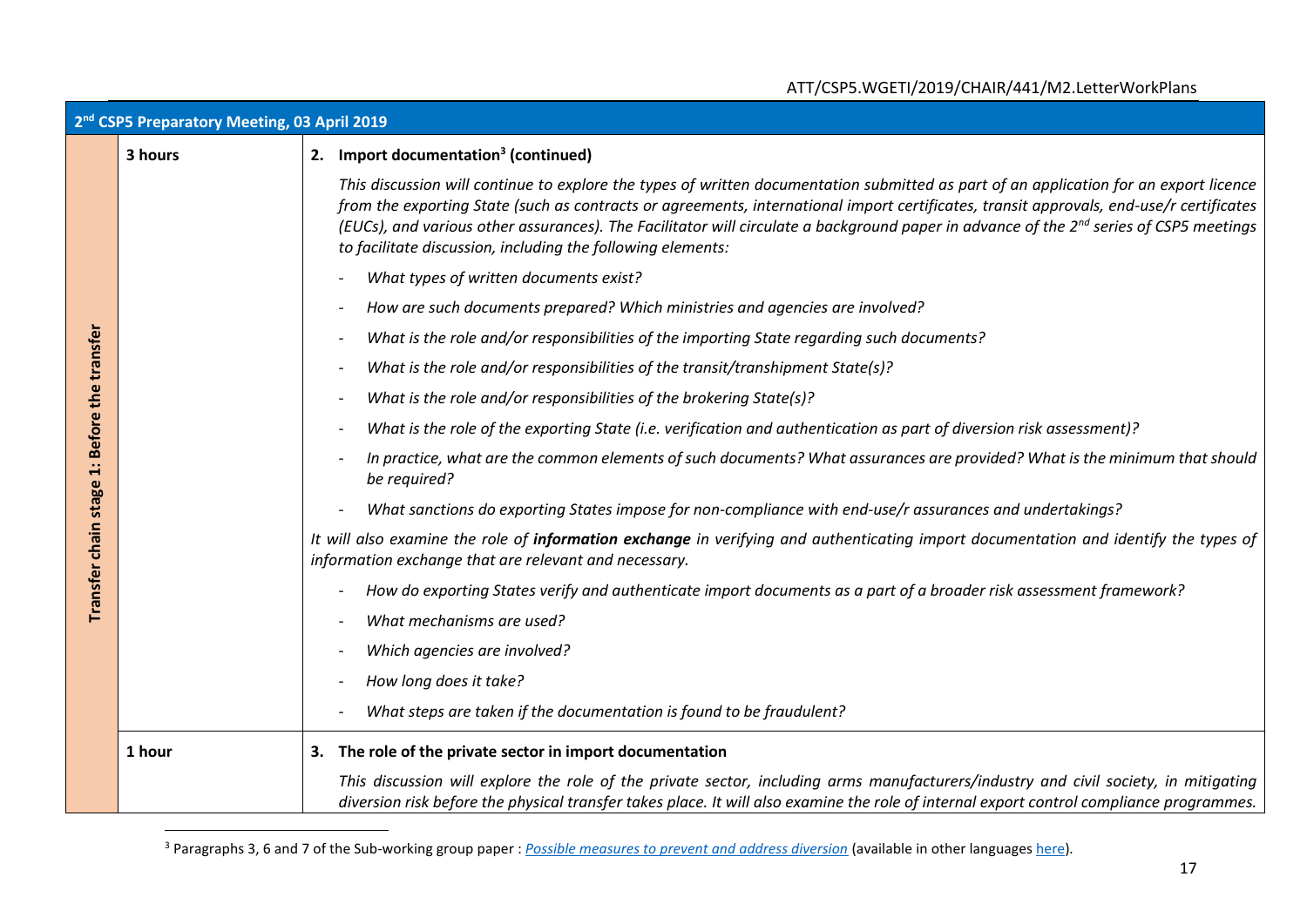|  | What is the role of industry in helping State agencies verify and authenticate import documentation? |
|--|------------------------------------------------------------------------------------------------------|
|  | What could be done to encourage industry to develop internal control compliance programmes?          |

|                    | 1 <sup>st</sup> CSP6 Preparatory Meeting, (date TBC) |                                                                                                                                                                                                                                                                                                                                                                                                    |  |
|--------------------|------------------------------------------------------|----------------------------------------------------------------------------------------------------------------------------------------------------------------------------------------------------------------------------------------------------------------------------------------------------------------------------------------------------------------------------------------------------|--|
|                    | 3 hours                                              | 4. Assessing the risk of diversion <sup>4</sup>                                                                                                                                                                                                                                                                                                                                                    |  |
|                    |                                                      | This discussion will explore the practicalities (including resource requirements and challenges) associated with assessing the risk of<br>diversion of an export and the possible establishment of mitigation measures. The Facilitator will circulate a background paper in<br>advance of the 1 <sup>st</sup> series of CSP6 meetings to facilitate discussion, including the following elements: |  |
| transfer<br>the    |                                                      | How to undertake consistent and objective transfer risk assessments that take into account the risk of diversion (Articles 7(1) and<br>$11(2)$ ;                                                                                                                                                                                                                                                   |  |
|                    |                                                      | How to identify certain diversion risk indicators;                                                                                                                                                                                                                                                                                                                                                 |  |
| <b>Before</b><br>1 |                                                      | How to establish the legitimacy and credibility of all parties involved in the transfer, such as the exporter, brokers, shipping agents,<br>freight forwarders/intermediate consignees and stated end-use/r (Article 11(2));                                                                                                                                                                       |  |
| stage              |                                                      | How to examine the risks arising from the proposed shipment arrangements;                                                                                                                                                                                                                                                                                                                          |  |
| chain              |                                                      | How to assess the reliability of controls in the importing country and the transit country (if applicable); and                                                                                                                                                                                                                                                                                    |  |
| <b>Transfer</b>    |                                                      | How to examine the risk that a conventional arms transfer would increase the risks of diversion of the existing holdings of the end-<br>user.                                                                                                                                                                                                                                                      |  |
|                    |                                                      | What are the options for mitigating detected risk(s)?                                                                                                                                                                                                                                                                                                                                              |  |
|                    |                                                      | It will also examine the role of information and information exchange in conducting a risk assessment and identify the types of<br>information and mechanisms of information exchange that are relevant and necessary.                                                                                                                                                                             |  |

<sup>4</sup> Paragraph 5 of the Sub-working group paper : *[Possible measures to prevent and address diversion](https://www.thearmstradetreaty.org/hyper-images/file/Article%2011%20-%20Possible%20measures%20to%20prevent%20and%20address%20diversion/Article%2011%20-%20Possible%20measures%20to%20prevent%20and%20address%20diversion.pdf)* (available in other languages [here\)](https://www.thearmstradetreaty.org/tools-and-guidelines.html)*.*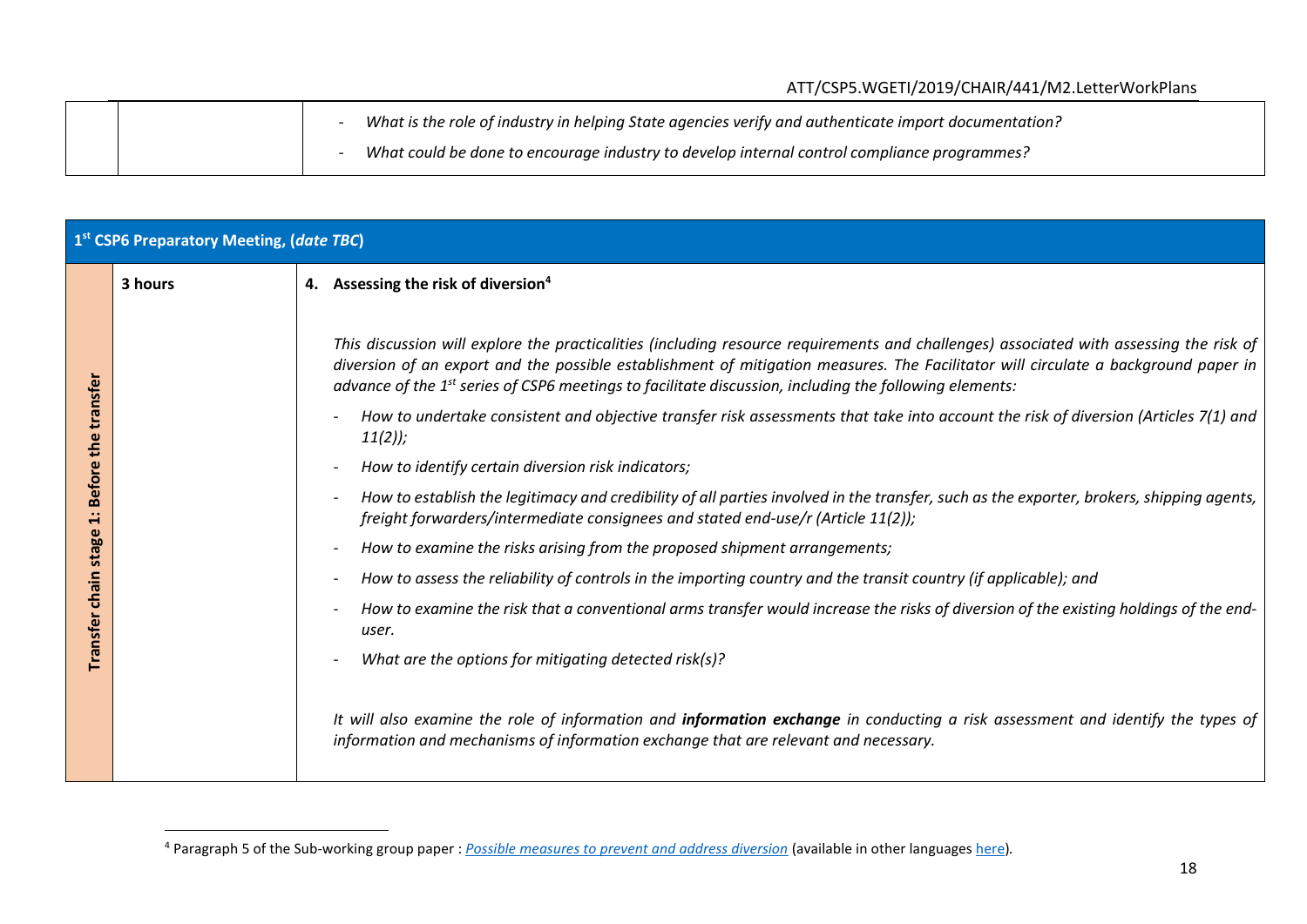|                                             |                                                      | ATT/CSP5.WGETI/2019/CHAIR/441/M2.LetterWorkPlans                                                                                                                                                                                                                                                                                                                                                                                                                                                                                                                                                                                                                                                                                                                                                                                                                                                                                                                                                                                                                                                                                                                                                                                                                                                                                                    |
|---------------------------------------------|------------------------------------------------------|-----------------------------------------------------------------------------------------------------------------------------------------------------------------------------------------------------------------------------------------------------------------------------------------------------------------------------------------------------------------------------------------------------------------------------------------------------------------------------------------------------------------------------------------------------------------------------------------------------------------------------------------------------------------------------------------------------------------------------------------------------------------------------------------------------------------------------------------------------------------------------------------------------------------------------------------------------------------------------------------------------------------------------------------------------------------------------------------------------------------------------------------------------------------------------------------------------------------------------------------------------------------------------------------------------------------------------------------------------|
|                                             | 1 hour                                               | 5. The role of the private sector in mitigating diversion risk                                                                                                                                                                                                                                                                                                                                                                                                                                                                                                                                                                                                                                                                                                                                                                                                                                                                                                                                                                                                                                                                                                                                                                                                                                                                                      |
|                                             |                                                      | This discussion will explore the role of the private sector, including arms manufacturers/industry and civil society, in mitigating diversion<br>risk before the physical transfer takes place. It will also examine the role of internal export control compliance programmes.                                                                                                                                                                                                                                                                                                                                                                                                                                                                                                                                                                                                                                                                                                                                                                                                                                                                                                                                                                                                                                                                     |
|                                             | 2 <sup>nd</sup> CSP6 Preparatory Meeting, (date TBC) |                                                                                                                                                                                                                                                                                                                                                                                                                                                                                                                                                                                                                                                                                                                                                                                                                                                                                                                                                                                                                                                                                                                                                                                                                                                                                                                                                     |
|                                             | 3 hours                                              | 6. Assessing the risk of diversion <sup>5</sup> (continued)                                                                                                                                                                                                                                                                                                                                                                                                                                                                                                                                                                                                                                                                                                                                                                                                                                                                                                                                                                                                                                                                                                                                                                                                                                                                                         |
| Transfer chain stage 1: Before the transfer |                                                      | This discussion will continue to explore the practicalities (including resource requirements and challenges) associated with assessing<br>the risk of diversion of an export and the possible establishment of mitigation measures, including the following elements:<br>How to undertake consistent and objective transfer risk assessments that take into account the risk of diversion (Articles 7(1) and<br>$11(2)$ ;<br>How to identify certain diversion risk indicators;<br>How to establish the legitimacy and credibility of all parties involved in the transfer, such as the exporter, brokers, shipping agents,<br>freight forwarders/intermediate consignees and stated end-use/r (Article 11(2));<br>How to examine the risks arising from the proposed shipment arrangements;<br>How to assess the reliability of controls in the importing country and the transit country (if applicable); and<br>How to examine the risk that a conventional arms transfer would increase the risks of diversion of the existing holdings of the end-<br>user.<br>What are the options for mitigating detected risk(s)?<br>It will also examine the role of information and information exchange in conducting a risk assessment and identify the types of<br>information and mechanisms of information exchange that are relevant and necessary. |
|                                             | 1 hour                                               | 7. Discussion on paper outlining elements of a process for assessing the risk of diversion                                                                                                                                                                                                                                                                                                                                                                                                                                                                                                                                                                                                                                                                                                                                                                                                                                                                                                                                                                                                                                                                                                                                                                                                                                                          |
|                                             |                                                      | The Facilitator will circulate a paper in advance of the $2^{nd}$ series of CSP6 meetings outlining the elements of a process for assessing the<br>risk of diversion, based on the discussion that took place during the 1 <sup>st</sup> meeting, for consideration and possible adoption at CSP6.                                                                                                                                                                                                                                                                                                                                                                                                                                                                                                                                                                                                                                                                                                                                                                                                                                                                                                                                                                                                                                                  |

<sup>5</sup> Paragraph 5 of the Sub-working group paper : *[Possible measures to prevent and address diversion](https://www.thearmstradetreaty.org/hyper-images/file/Article%2011%20-%20Possible%20measures%20to%20prevent%20and%20address%20diversion/Article%2011%20-%20Possible%20measures%20to%20prevent%20and%20address%20diversion.pdf)* (available in other languages [here\)](https://www.thearmstradetreaty.org/tools-and-guidelines.html)*.*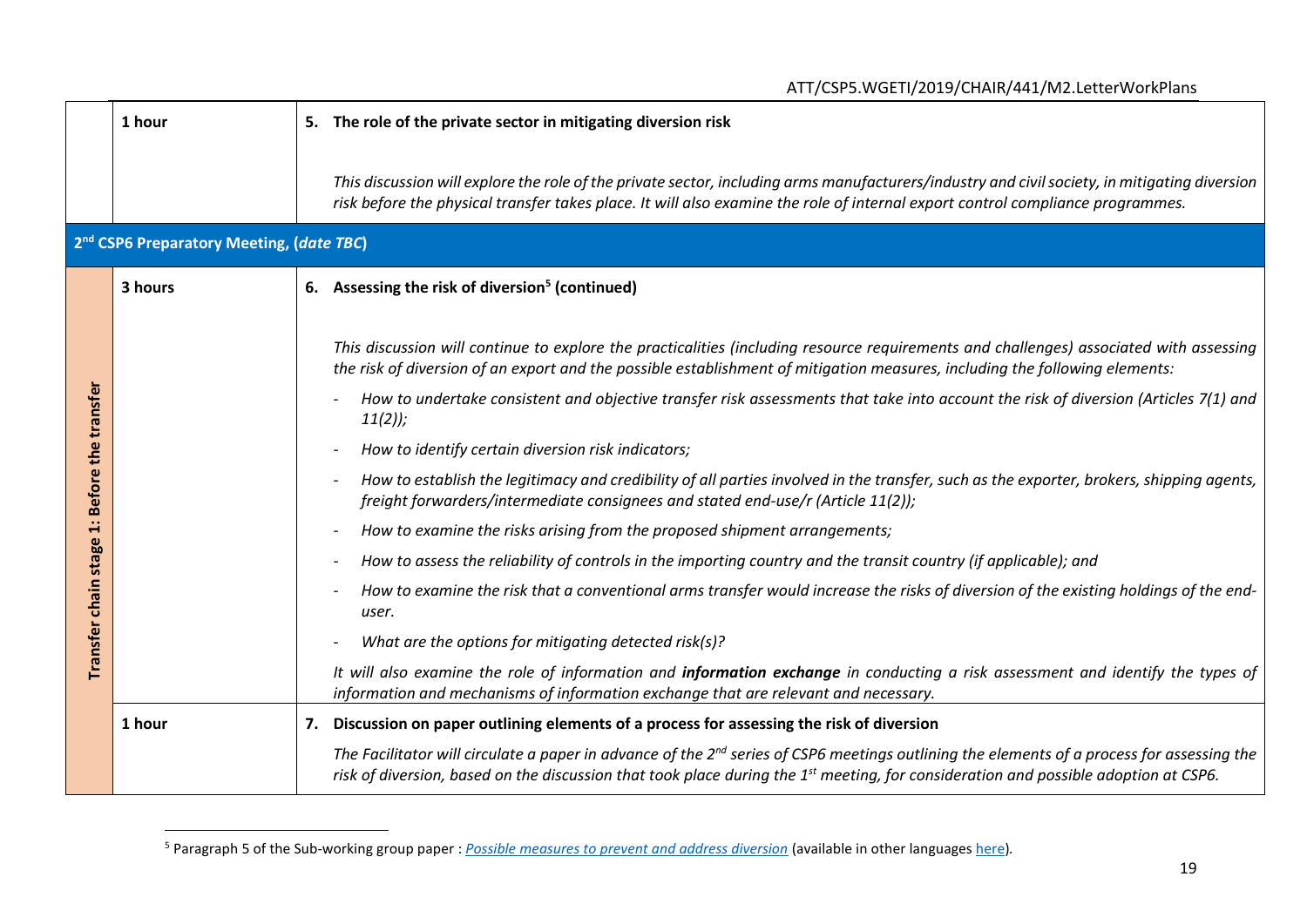|                      | 1st CSP7 Preparatory Meeting, (date TBC) |  |                                                                                                                                                                                                                                                                                                                                                                                                |
|----------------------|------------------------------------------|--|------------------------------------------------------------------------------------------------------------------------------------------------------------------------------------------------------------------------------------------------------------------------------------------------------------------------------------------------------------------------------------------------|
|                      | 3 hours                                  |  | 1. The role of transit and transhipment States in preventing diversion                                                                                                                                                                                                                                                                                                                         |
|                      |                                          |  | This discussion will explore the measures that can and are being taken by transit and transhipment States to mitigate the risk of<br>diversion during a transfer. The Facilitator will circulate a background paper in advance of the 1 <sup>st</sup> series of CSP7 meetings to facilitate<br>discussion, including the following elements:                                                   |
|                      |                                          |  | Issuing delivery notification (through delivery receipts signed by the importations customs service, delivery verification certificate,<br>etc.) (Article 11(3));                                                                                                                                                                                                                              |
| During the transfer  |                                          |  | Conducting routine risk assessment or due diligence checks on conventional arms shipments, in cooperation with local, regional or<br>international law enforcement organizations and other regulatory agencies, prior to approval of transfers; and                                                                                                                                            |
| ä                    |                                          |  | Monitoring and protecting conventional arms shipments, in cooperation with customs service, law enforcement and other industry<br>parties involved (e.g. freight forwarders/intermediate consignees, transporters etc).                                                                                                                                                                        |
| Transfer chain stage |                                          |  | It will also examine the practical and legal challenges faced by transit and transhipment States in preventing diversion during transit<br>(by sea, air or land – road and rail), as well as the role of cooperation and information exchange among States involved in a transfer<br>during the transfer phase and identify the types of information exchange that are relevant and necessary. |
|                      |                                          |  | What mechanisms are used in ensuring cooperation and information exchange to mitigate diversion?                                                                                                                                                                                                                                                                                               |
|                      |                                          |  | Which ministries or agencies are involved in the information exchange process?                                                                                                                                                                                                                                                                                                                 |
|                      |                                          |  | Are there national legal restrictions that can impact the information exchange process?                                                                                                                                                                                                                                                                                                        |
|                      | 1 hour                                   |  | 2. The role of the private sector in mitigating diversion risk                                                                                                                                                                                                                                                                                                                                 |
|                      |                                          |  | This discussion will explore the role of the private sector, in particular transporters (road, rail, air and sea), freight<br>forwarders/intermediate consignees, etc mitigating diversion risk during transfer.                                                                                                                                                                               |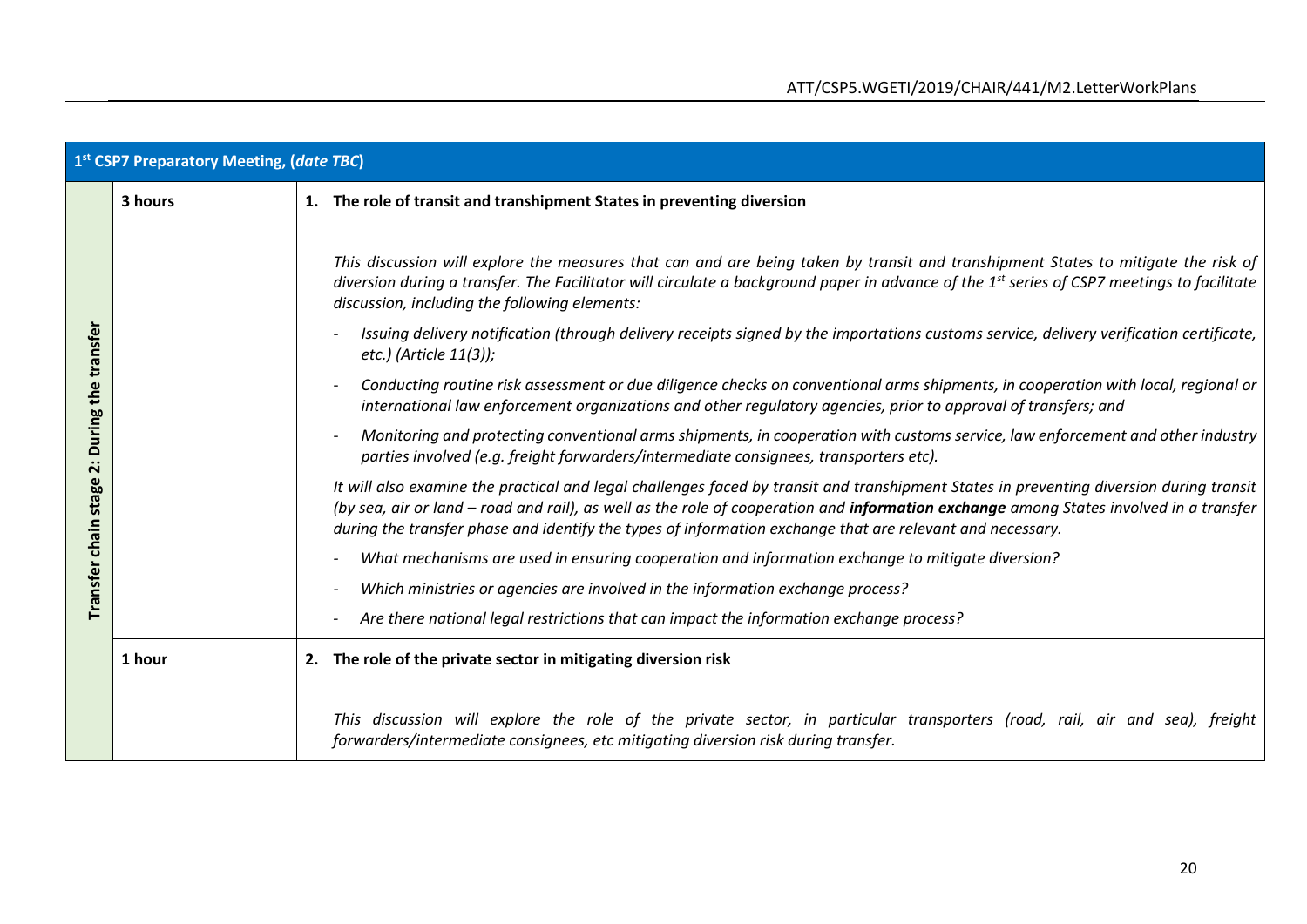# ATT/CSP5.WGETI/2019/CHAIR/441/M2.LetterWorkPlans

| 2 <sup>nd</sup> CSP7 Preparatory Meeting, (date TBC) |                                                                                                                                                                                                                                                                                                                                                                                                                                                                                                                                                                                                                                                                                                                                                                                                                                                                                                                                                                                                               |
|------------------------------------------------------|---------------------------------------------------------------------------------------------------------------------------------------------------------------------------------------------------------------------------------------------------------------------------------------------------------------------------------------------------------------------------------------------------------------------------------------------------------------------------------------------------------------------------------------------------------------------------------------------------------------------------------------------------------------------------------------------------------------------------------------------------------------------------------------------------------------------------------------------------------------------------------------------------------------------------------------------------------------------------------------------------------------|
| 2 hours                                              | 1. The role of importing States in preventing diversion                                                                                                                                                                                                                                                                                                                                                                                                                                                                                                                                                                                                                                                                                                                                                                                                                                                                                                                                                       |
|                                                      | This discussion will explore the measures that can and are being taken by importing States to mitigate the risk of diversion post-delivery,<br>including<br>Issuing delivery notification by the importing State (through delivery receipts signed by the importations customs service, delivery<br>verification certificate, etc.) (Articles 8(1) and 11(3));<br>Registering and maintaining records of conventional arms entering their national territory, as well as the secure transfer of these<br>to the authorised end-user (Article 12 (2)); and<br>Ensuring robust stockpile management procedures (including routine security inspections and audits of the conventional arms<br>stockpiles of all end users). Note: it is anticipated that the topic of post-delivery storage and stockpile management would be<br>discussed as part of a future multi-year work plan that will address Transfer chain 4.<br>Effective legislation for investigating and/or punishing diversion-related offences. |
| 2 hours                                              | <b>Post-delivery cooperation</b><br>2.                                                                                                                                                                                                                                                                                                                                                                                                                                                                                                                                                                                                                                                                                                                                                                                                                                                                                                                                                                        |
|                                                      | This discussion will explore the possibility of exporting States conducting post-delivery checks in cooperation with competent authorities<br>in the importing State to verify compliance with end-use conditions, such as the condition that no re-export can take place without prior<br>notification to the country of origin. It will examine the political and resource implications of such checks.<br>What are some challenges/concerns regarding post-delivery cooperation?                                                                                                                                                                                                                                                                                                                                                                                                                                                                                                                           |
|                                                      |                                                                                                                                                                                                                                                                                                                                                                                                                                                                                                                                                                                                                                                                                                                                                                                                                                                                                                                                                                                                               |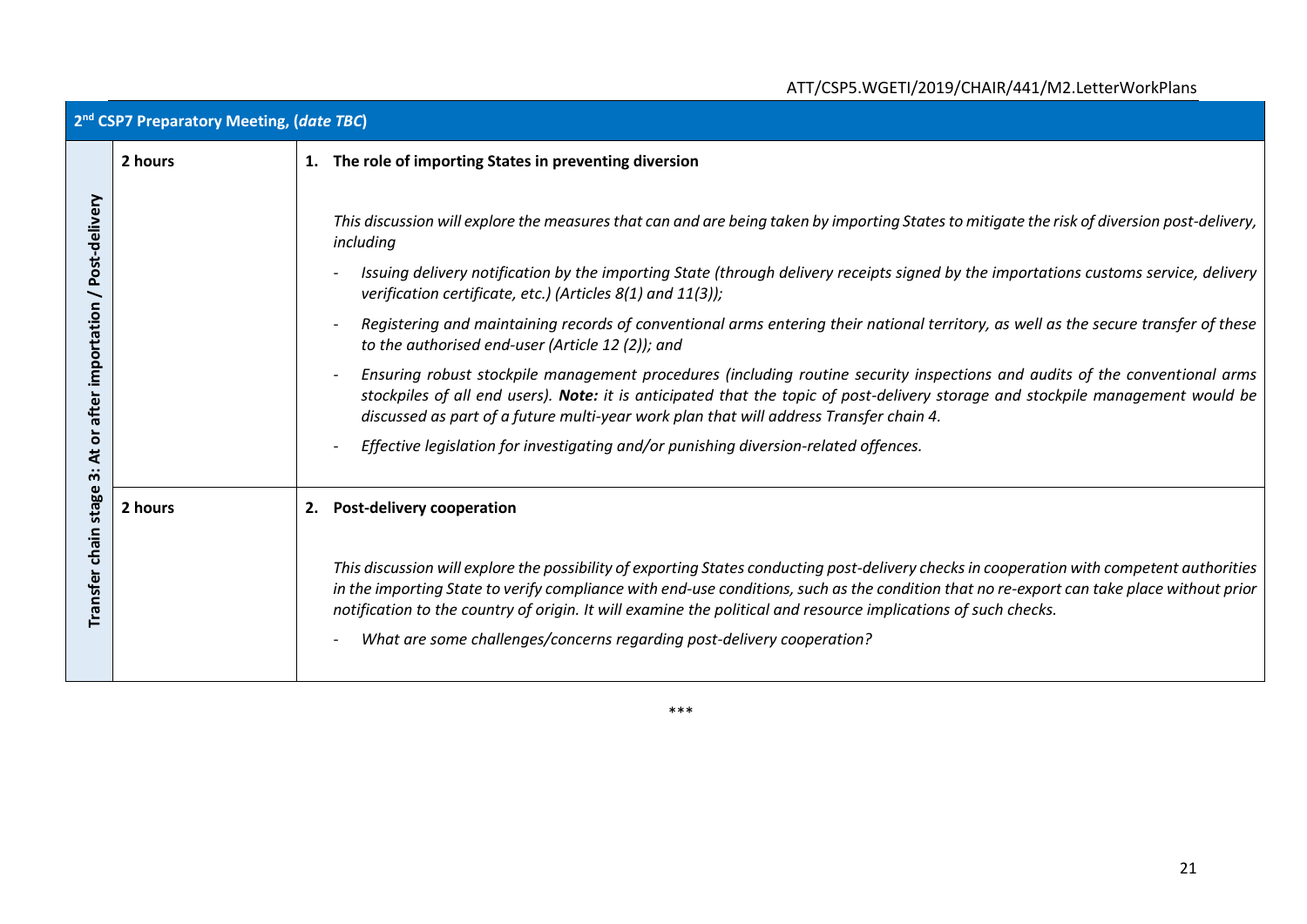## **ATTACHMENT 2**

#### **BACKGROUND PAPER TO FACILITATE DISCUSSION ON IMPORT DOCUMENTATION**

### **INTRODUCTION**

1. The Sub-working Group on Article 11 (Diversion) discussed the topic of import documentation during its meeting on 30 January 2019. Following presentations by UNIDIR and Bulgaria, there was an extensive Q/A session, and many interesting ideas were put forward. However, there was insufficient time to exchange views and national experiences in the context of import documentation, and accordingly the Facilitator of the Sub-working Group determined that there would be value in returning to this issue at the WGETI second meeting in April 2019. Further discussion will enable participants to not only exchange views and experiences on the topic in greater detail, but will also help the Subworking Group identify what concrete and practical outcomes can be extracted from discussions on this topic. It is the hope and expectation of the Sub-working Group Facilitator that concrete recommendations on the topic of import documentation can be proposed by the Sub-working Group to CSP5 for possible endorsement or adoption.

2. The aim of this paper is to help frame the topic and orient the issue to facilitate a more detailed, focused discussion among participants during the April meeting, with a view to helping the Facilitator identify concrete recommendations to take forward to CSP5.

### **BACKGROUND**

3. The [WGETI Chair's Draft Report to CSP4](https://www.thearmstradetreaty.org/hyper-images/file/ATT_CSP4_WGETI_Draft_Report_EN1/ATT_CSP4_WGETI_Draft_Report_EN.pdf) (ATT/CSP4.WGETI/2018/CHAIR/355/Conf.Rep) included an Annex on 'Measures to prevent and address diversion', which included an indication of essential and optional elements for EUC (see Annex A of this paper). The Annex also called for the authentication and verification of the documentation before authorizing a transfer, but did not provide details. This background paper elaborates on this initial exploration of the issue of EUC and other relevant documentation by the WGETI sub-working group on diversion / Article 11.

4. Much of the content of this background paper was extracted/derived from the multi-year studies conducted by UNIDIR<sup>6</sup>, which drew extensively on a review of national practices and multilateral standards and guidelines on the issue of end use/r controls. The Facilitator wishes to express her appreciation for the extensive research undertaken by UNIDIR in this area, which has established an excellent starting point for discussion on this issue in the ATT setting. It is her profound hope that the Sub-working Group on Article 11 can build on and take forward the work already completed by UNIDIR.

5. The UNIDIR's research, guided by an informal expert group, extensive survey, and series of regional consultations, considered a range of areas in which the development of common understandings, alignment and cooperation in end use/r control systems could contribute to addressing the diversion of conventional arms. It identified four areas in which a process for developing common understandings, alignment and cooperation could be feasible<sup>7</sup>:

- Definition of key terms;

l

<sup>6</sup> *[Examining Options to Enhance Common Understanding and Strengthen End Use and End User Control Systems to Address](http://www.unidir.org/files/publications/pdfs/final-euc-2015-en-649.pdf)  [Conventional Arms Diversion](http://www.unidir.org/files/publications/pdfs/final-euc-2015-en-649.pdf)* (2016) and *[Strengthening End Use/r Control Systems to Prevent Arms Diversion: Examining](http://unidir.org/files/publications/pdfs/strengthening-end-use-r-control-systems-to-prevent-arms-diversion-en-686.pdf)  [Common Regional Understandings](http://unidir.org/files/publications/pdfs/strengthening-end-use-r-control-systems-to-prevent-arms-diversion-en-686.pdf)* (2017).

<sup>7</sup> UNIDIR, *[Examining Options to Enhance Common Understanding and Strengthen End Use and End User Control Systems to](http://www.unidir.org/files/publications/pdfs/final-euc-2015-en-649.pdf)  [Address Conventional Arms Diversion](http://www.unidir.org/files/publications/pdfs/final-euc-2015-en-649.pdf)*, 2016, P. 87.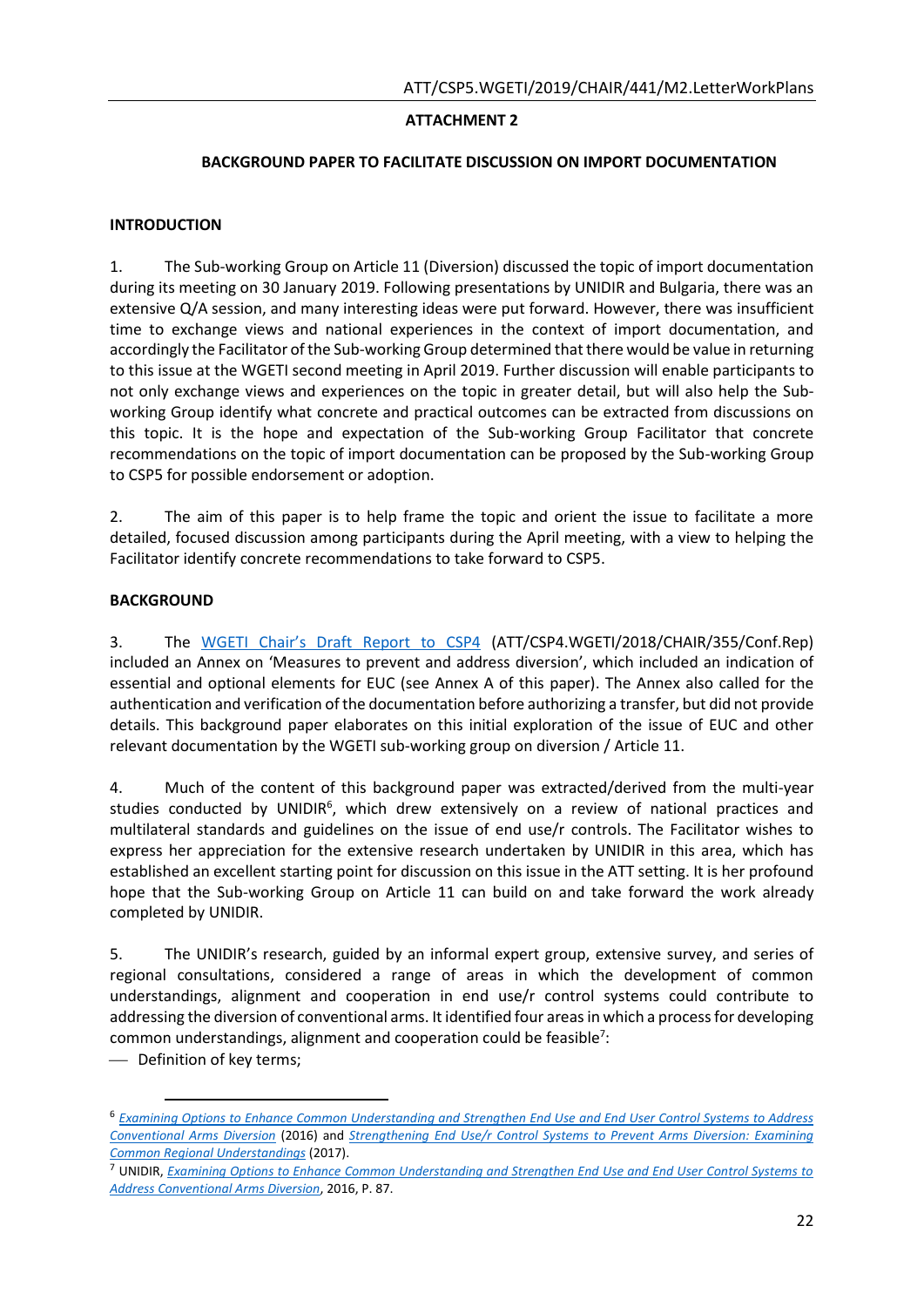- $\rightharpoonup$  Details of items, end use and end use/r to be provided to export control authorities;
- Types of assurances to be provided by the end user/importer; and
- Role and functions of end use/r documentation.

6. While it will/may not be possible to reach agreement or develop common understandings on each of these areas within the scope of the April meeting of the Sub-working Group on Article 11, the Facilitator feels that these four key areas form a useful basis for framing the Sub-working Group discussions, with a view to exploring whether a shared understanding or common approach to any of the areas could be achieved in an ATT context.

## **TERMINOLOGY**

7. End use/r documentation 'comprises documents whose purpose is to identify, authorize, commit to certain undertakings and verify delivery'. There is no single name for end use/r documentation, with one study identifying the following names: "end user certificate", "end use certificate", "end use statement", "end use assurance" and "end user undertaking".

8. A distinction is usually made between end use/r documentation covering arms transfers to State end users and for transfers to non-State end users (e.g. commercial entities). In cases where the recipient is a State entity (e.g. armed forces, police), the relevant State authorities are generally expected to issue an "end user certificate" (EUC), which is provided to the exporter or relevant authorities in the exporting State.

9. For transfers to non-State entities, an import licence or an International Import Certificate (IIC) can be provided to demonstrate that the competent authorities in the importing State have authorized the proposed arms import. An end use/r statement (EUS) is issued by the non-State entity that is importing the arms or for which the arms are being imported. See Box 1 for an overview of terms used in this context.

#### **Box 1. Glossary of terms<sup>8</sup>**

 $\overline{\phantom{a}}$ 

*Import licence*: issued by the relevant import control authorities in the State in which the non-State consignee/end user is located, authorizing the transfer of controlled items to a named non-State entity.

*International import certificate (IIC)*: 'a standardized certificate accepted by some States through bilateral or multilateral agreements, such as through the North Atlantic Treaty Organization and the European Union, which is signed and stamped by the importing Government's authorities to confirm that the importing Government is aware of, and does not object to, the proposed transfer of arms or dual-use items to the commercial entity or individual'.<sup>9</sup>An IIC represents an assurance by the importer not to divert, trans-ship or re-export the items without an export licence or authorization from the relevant authority in the importing State

*End use/r statement (EUS)*: an end use/r document that is comparable to a State-issued EUC in terms of content and assurances on end use and reexport, but which is issued by the non-State entity that is importing the arms or for which the arms are being imported. As noted above, there are a variety of names for such documents, but this report follows the practice of using the term EUS to refer to

<sup>8</sup> UNIDIR, *[Examining Options to Enhance Common Understanding and Strengthen End Use and End User Control Systems to](http://www.unidir.org/files/publications/pdfs/final-euc-2015-en-649.pdf)  [Address Conventional Arms Diversion](http://www.unidir.org/files/publications/pdfs/final-euc-2015-en-649.pdf)*, 2016, p. 42-43.

<sup>&</sup>lt;sup>9</sup> Brian Wood and Peter Danssaert, *Study on the Development of a Framework for Improving End Use and End User Control Systems*, United Nations Office for Disarmament Affairs Occasional Papers No. 21, December 2011, p. 10.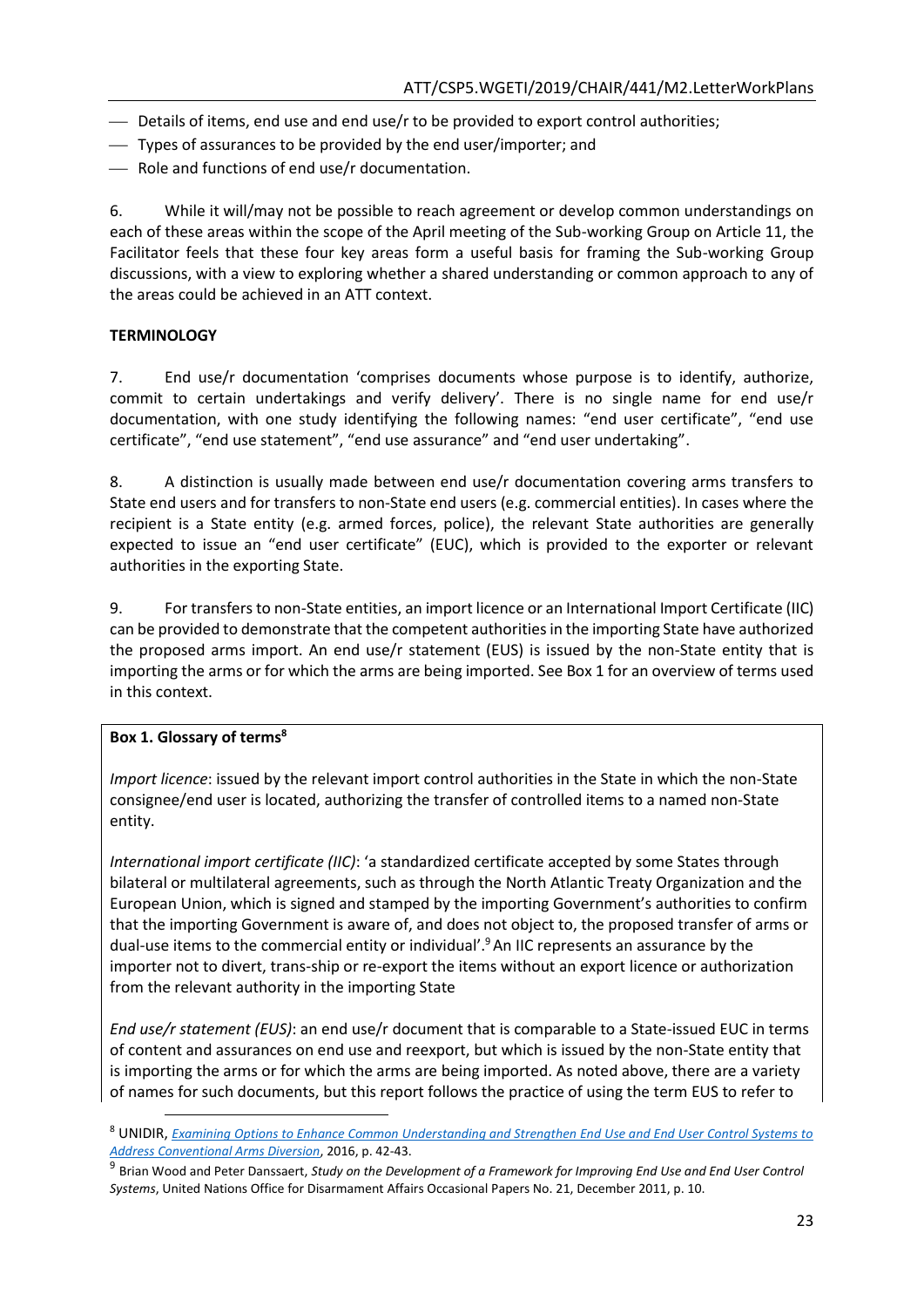privately-issued end use/r documentation.<sup>10</sup> Best practice guidelines also recommend that the EUS should either be printed on an official form provided by the relevant national authority in the importing State or an official letterhead of the entity that provides the EUS.<sup>185</sup>

## *Questions for participants:*

- 1. What other types of written documents exist or are used?
- 2. Do States distinguish between documentation covering arms transfers to State end-users and transfers to non-State end-users? What are the different considerations that apply?
- 3. Does your State have a national template (or templates) for EUC or other end use/r documentation? Are the competent government authorities seeking to import arms required to use the template(s)? Does your State have a different template for State end-users to the one required for non-State end-users?
- 4. Is there a shared (or clear) understanding of terms such as 'end-user'?

### **PREPARATION OF DOCUMENTATION**

10. A solid legal framework is needed for an effective national end use/r control system. As part of this system, it is important that States define the roles and responsibilities of national entities involved in maintaining an effective system as well as the roles and functions of end use/r documentation in the system. The UNIDIR study identified that inter-agency cooperation is particularly important for ensuring control. Poor cooperation between different national agencies was raised as a particular concern in certain regions.

11. In addition, in terms of the *form* of import documentation, some States have electronic licensing systems, whereas other states continue to request hard copies of end use/r documentation to be submitted with export licence applications.

## *Questions for participants:*

 $\overline{a}$ 

- 1. How are EUCs and other import documents prepared?
- 2. Which ministries and agencies are involved? How do they cooperate and coordinate?
- 3. Who is authorized to sign end use/r documentation for transfers to States? For transfers to non-State entities?
- 4. Do importing states have a centralized system for EUC / import licence authorization and a database or list of entities/persons authorized to sign EUCs?
- 5. Would importing states be willing to share such information with ATT States Parties via the restricted access section of the ATT website, and ensure it is up-to-date?
- 6. Could ATT National Points of Contact play a role in confirming authenticity of EUCs?
- 7. With respect to documentation by commercial/non-State entities, do competent authorities in importing states have systems in place to certify / indicate that the proposed import is authorized by the government?
- 8. Do all agencies use the same EUC template/document?
- 9. Are the EUCs paper-based or electronic? What are the pros and cons of each system? What does this mean for the authentication process?
- 10. What measures do importing states take to certify / assure competent authorities in exporting States that the documentation is legitimate? (i.e. apostille?)

<sup>10</sup> 6.3 End-user statement', United Nations Coordinating Action on Small Arms (UN CASA), *Modular small-arms-control Implementation Compendium, 03.21: National Controls over the End User and End Use of Internationally Transferred Small Arms and Light Weapons*, 17 June 2014, pp. 6–8.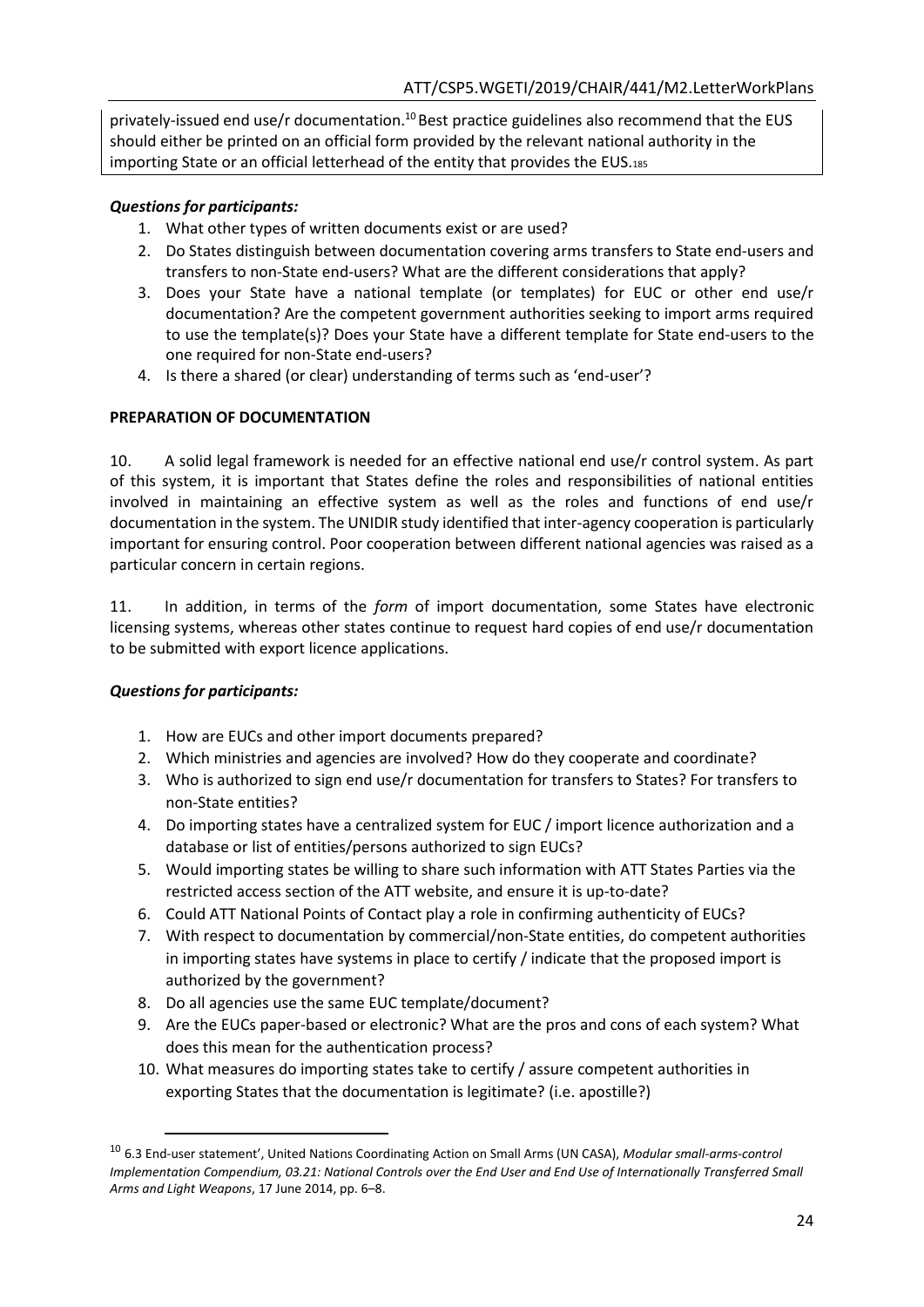## **INFORMATION / CONTENT OF EUCs**

12. The [WGETI Chair's Draft Report to CSP4](https://www.thearmstradetreaty.org/hyper-images/file/ATT_CSP4_WGETI_Draft_Report_EN1/ATT_CSP4_WGETI_Draft_Report_EN.pdf) (ATT/CSP4.WGETI/2018/CHAIR/355/Conf.Rep) included an Annex on 'Measures to prevent and address diversion' (Annex D), which included an indication of essential and optional elements for EUC (see Annex A of this paper). UNIDIR's study determined that existing best practice guidelines are in general agreement on key/essential information to be provided to export control authorities as part of an application for authorization to export arms. These guidelines also indicate optional information that could be requested, depending on the sensitivity of the items, end-user, and/or destination. The OSCE, for example, has developed a 'template EUC for international transfers of SALW', which includes essential and optional information as outlined in OSCE best practices, for use by OSCE participating States that do not have template EUC.

13. The study also found that most of the exporting States that participated in the UNIDIR study provide an export licence applicant with a template or checklist of information to be included in the end use/r documentation, which contains many of the same required details on end use/r, items, entities involved in the transfer, unique identifiers, and assurances. Participants in the study – including exporters and importers - agreed that an international process on the contents of end use/r documentation to develop a checklist of 'essential elements' was feasible.

14. Annex B includes the table of recommended types of information and assurances for end use/r documentation compiled by the UNIDIR study.

## *Questions for participants:*

- 1. What information do States include in their EUCs?
- 2. What is the *minimum or essential* information that should be included? Are there elements/information missing from the table in Annex B?
- 3. What additional information could be useful to request and why?
- 4. Is there scope for adopting/endorsing a list of essential and optional information to be included in an EUC for use by ATT States Parties, as required, for use by States Parties on a voluntary basis?

## **END USE/R ASSURANCES**

 $\overline{\phantom{a}}$ 

## *Types of end use/r assurances*

15. UNIDIR's research found that States seek and provide assurances in end use/r documentation or commercial contracts on:

- 1. End use of items;
- 2. End user or location of use;
- 3. Re-export; and
- 4. Confirmation of delivery or post-shipment inspections.

16. UNIDIR's analysis of a range of best practice guidelines in this area concluded that 'the only common essential element for all of the best practice guidelines relates to an undertaking or assurance that the items will only be used by the declared end user for the declared end use'.<sup>11</sup>

<sup>11</sup> UNIDIR, *[Examining Options to Enhance Common Understanding and Strengthen End Use and End User Control Systems to](http://www.unidir.org/files/publications/pdfs/final-euc-2015-en-649.pdf)  [Address Conventional Arms Diversion](http://www.unidir.org/files/publications/pdfs/final-euc-2015-en-649.pdf)*, 2016, p. 49.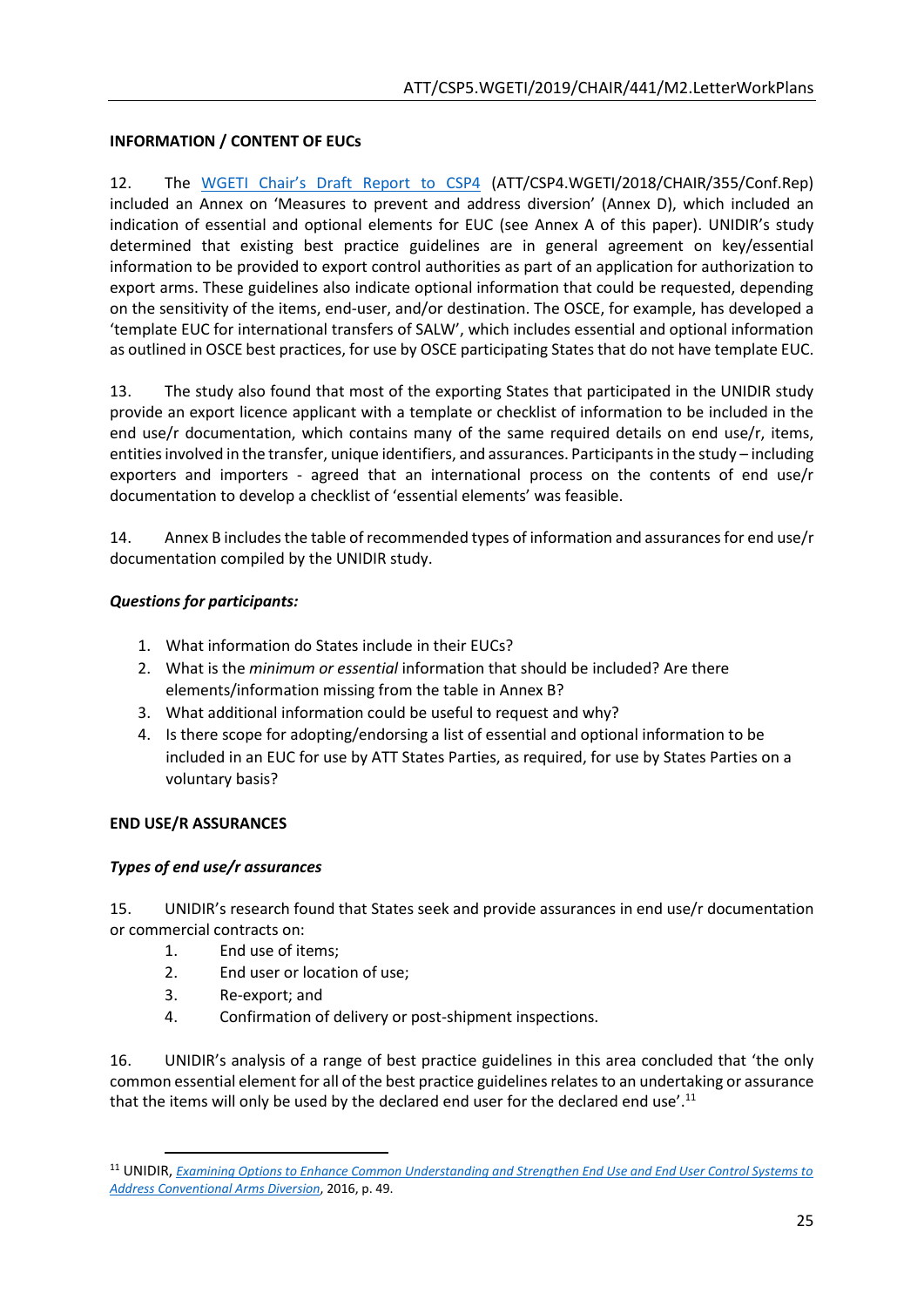17. Nevertheless, several interventions during the first Sub-working Group on Article 11 (Diversion) meeting on import documentation on 30 January 2019 highlighted that there is a request for a delivery verification certificate in an EUC or contract, issued by a competent authority in the importing state (usually the customs authority) to indicate that the delivery of conventional arms has been received by the intended end user. The Annex on 'Possible measures to prevent and address diversion' also introduced considerations on physical checks of the stockpile management and security locations for the arms being delivered, marking for SALW, and agreement on modes of disposal of the conventional arms when considered surplus by the importing state.

18. The UNIDIR Study also noted that all guidelines recommend an optional provision of prohibiting re-export, and identified the following types of re-export clause:

- Prohibition of re-export;
- Prohibition of re-export unless prior approval has been given by the original exporting State that re-export is permitted under certain conditions, such as authorization from the export licensing authorities of the State in which the end user/importer is located; or
- An assurance that re-export will only take place after authorization has been received from the export licensing authorities of the original exporting State.

Some states require only a *notification* of an intended re-export (rather than authorization).

19. Other recommendations for optional assurance elements in the best practice guidelines are highlighted in Annexes A and B.

# *Questions for participants:*

- 1. What other types of assurances do States request?
- 2. Do States request different assurances for different types of *transfer*? E.g. if arms or ammunition are delivered as part of military aid or donation versus if they are purchased by the importing State.
- 3. Do States request different assurances for different types of *arms/items*? E.g. One of the findings of the UNIDIR study is that, with respect to MANPADS, some exporting States already seek assurances before authorizing exports of MANPADS on safe and secure storage and transportation to prevent their diversion to unauthorized non-State end users.
- 4. Do States require small arms and light weapons to be marked on import as a condition of an export (to facilitate tracing and serve as a diversion-prevention measure)? Could this be a recommended condition imposed?
- 5. Is it possible/feasible for States Parties to the ATT that export weapons to agree to explicitly request assurances that recipients use the imported items in accordance with provisions contained in articles 6, 7 and 11 of the ATT even if the recipient is not a State Party to the Treaty?

# *Compliance with end use/r assurances*

20. Some of the reasons identified by the UNIDIR study as to why end use/r assurances are not respected in practice include the fact that in some instances assurances on end use or re-export are not widely understood by the importing State or are simply ignored, adherence to assurances is not monitored by the exporting State, and actions are not taken when reports of violations are presented to the exporting State and international community. In many instances the re-export or re-transfer of the arms or items takes place many years after the original transfer and the end use/r assurance documentation may be lost, misplaced or forgotten. In addition, importing States may feel it is their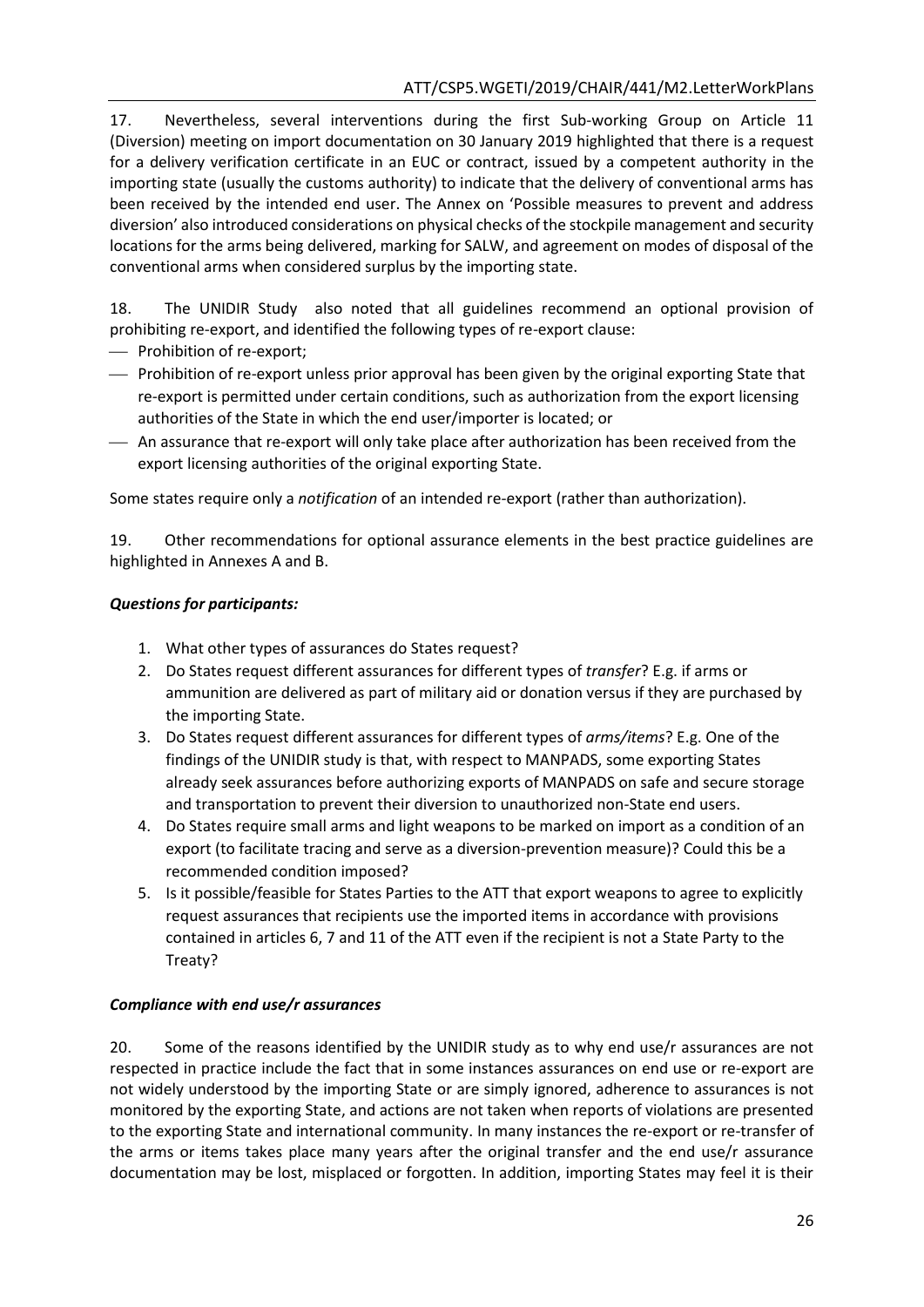sovereign right to determine their own preferred method for the disposal of surplus arms and ammunition.

## *Questions for participants:*

- 1. What challenges or obstacles do importing States face in complying with end use/r assurances?
- 2. What are the options for ensuring importing States stay aware of the assurances they have made?
- 3. How do exporting States record or keep track of assurances?
- 4. Do exporting States monitor and actively follow up on the adherence to end-use/r assurances? If so, how? If not, why not?
- 5. Is it possible/feasible to have a centralized database of EUCs that have been issued (at the regional and/or international level)?
- 6. What sanctions do exporting States impose for non-compliance with end-use/r assurances and undertakings? E.g. are States that do not comply with end use/r assurances 'blacklisted' for future transfers?

## **OPTIONS FOR VERIFICATION AND AUTHENTICATION**

21. Some of the ways in which inadequate end use/r control systems have been evaded to divert arms to unauthorized end users that were identified by the UNIDIR study include:

- *End use/r documentation is not authenticated by exporting States*, and forgeries are used to acquire export licences to divert arms. Authentication consists of the exporting State authorities checking 'the authenticity of the signature, the capacity in which the person certifying the document has acted and, where appropriate, the identity of the seal or stamp which it bears<sup>'12</sup>. To assist in this process, the exporting State's diplomatic mission in the prospective importing State could carry out or play a role in the assessment. States should provide sufficient resources and training to relevant staff to enable the identification of false documentation;
- *End use/r documentation is not verified by exporting States*, with information missing or which should prompt the exporting State to conduct a thorough investigation of the proposed transfer. The process of checking the accuracy of information contained in end use/r documentation is referred to as *verification*. In general, a thorough risk assessment will subject information contained in the end use/r documentation to a verification process that includes a cross-check with intelligence and databases held in the exporting State, lists of sanctioned entities, as well as with open source
- *Lack of information sharing*. In addition, requesting information from the importing State and sharing information with transit and transhipment States and other stakeholders (e.g. arms exporting companies and shipping companies) can also help to reduce the risk of diversion.

## *Questions for participants:*

- 1. How do exporting States verify and authenticate import documents as a part of a broader risk assessment framework ?
- 2. What mechanisms are used?

<sup>12</sup> Brian Wood and Peter Danssaert, *Study on the Development of a Framework for Improving End Use and End User Control Systems*, United Nations Office for Disarmament Affairs Occasional Papers No. 21, December 2011, p. 10.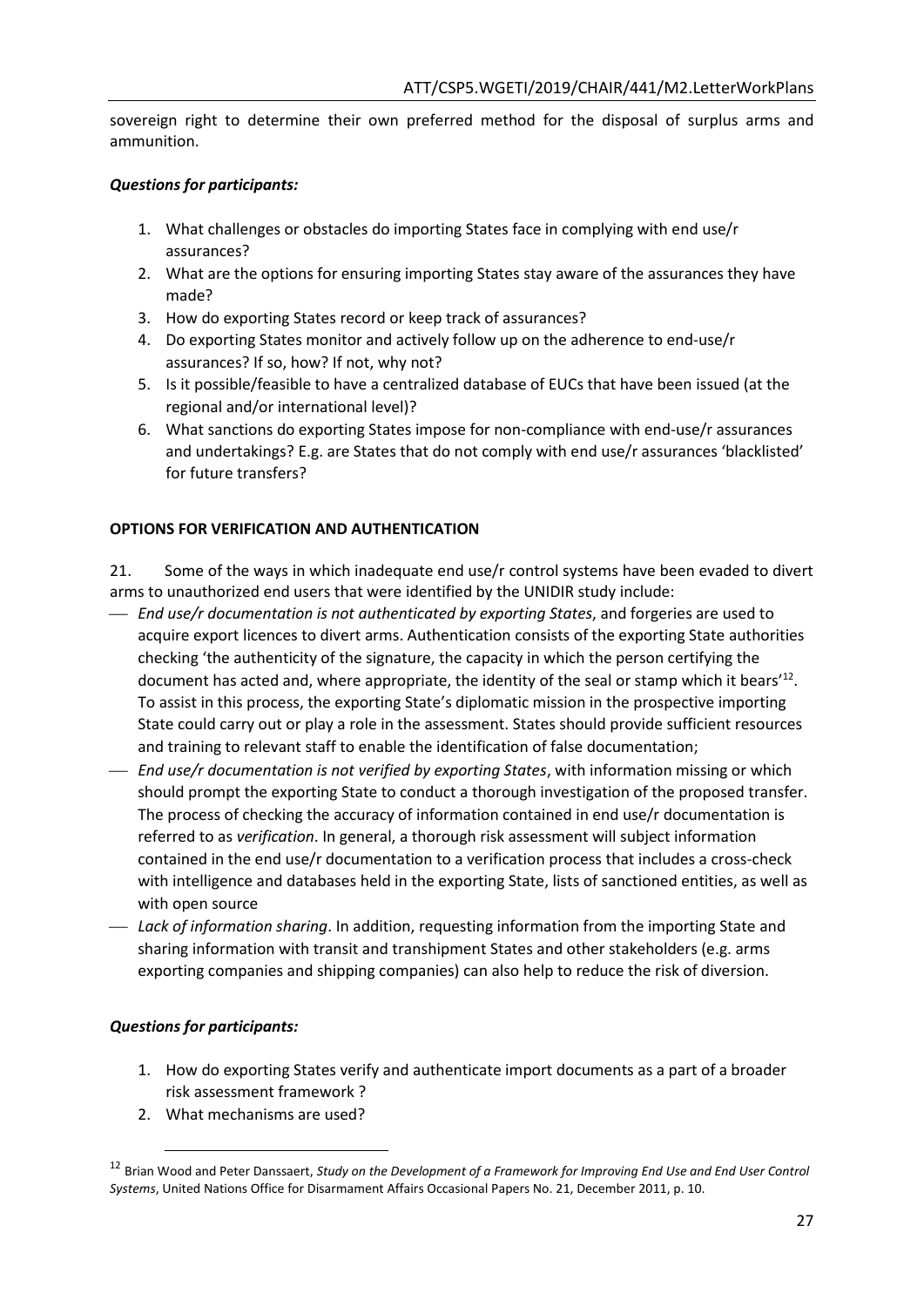- 3. Which agencies are involved?
- 4. Do competent authorities in the exporting and importing States cooperate? How?
- 5. How long does it take?
- 6. What steps are taken if the documentation is found to be fraudulent? Could this information be shared to ATT States Parties via the restricted part of the website, on a voluntary basis? What other measures could be undertaken for ATT States Parties to ensure the authenticity of end use/r documentation received?
- 7. Does the process of verifying and authenticating import documents differ if the end user is a State or a non-State entity? Should the process be different for each?
- 8. Is there scope for establishing voluntary standards and a verification process for end use/r documentation, IICs and import licences for non-State end users?

#### **WAY FORWARD**

22. If there is agreement at the April meeting, the Facilitator proposes to focus recommendations of the Sub-working group to the Conference of States Parties on the following areas:

- a. Specific mandate for the Sub-working in the CSP6 cycle (confirmation of the workplan).
- b. Document setting out basic elements of EUC as part of import documentation.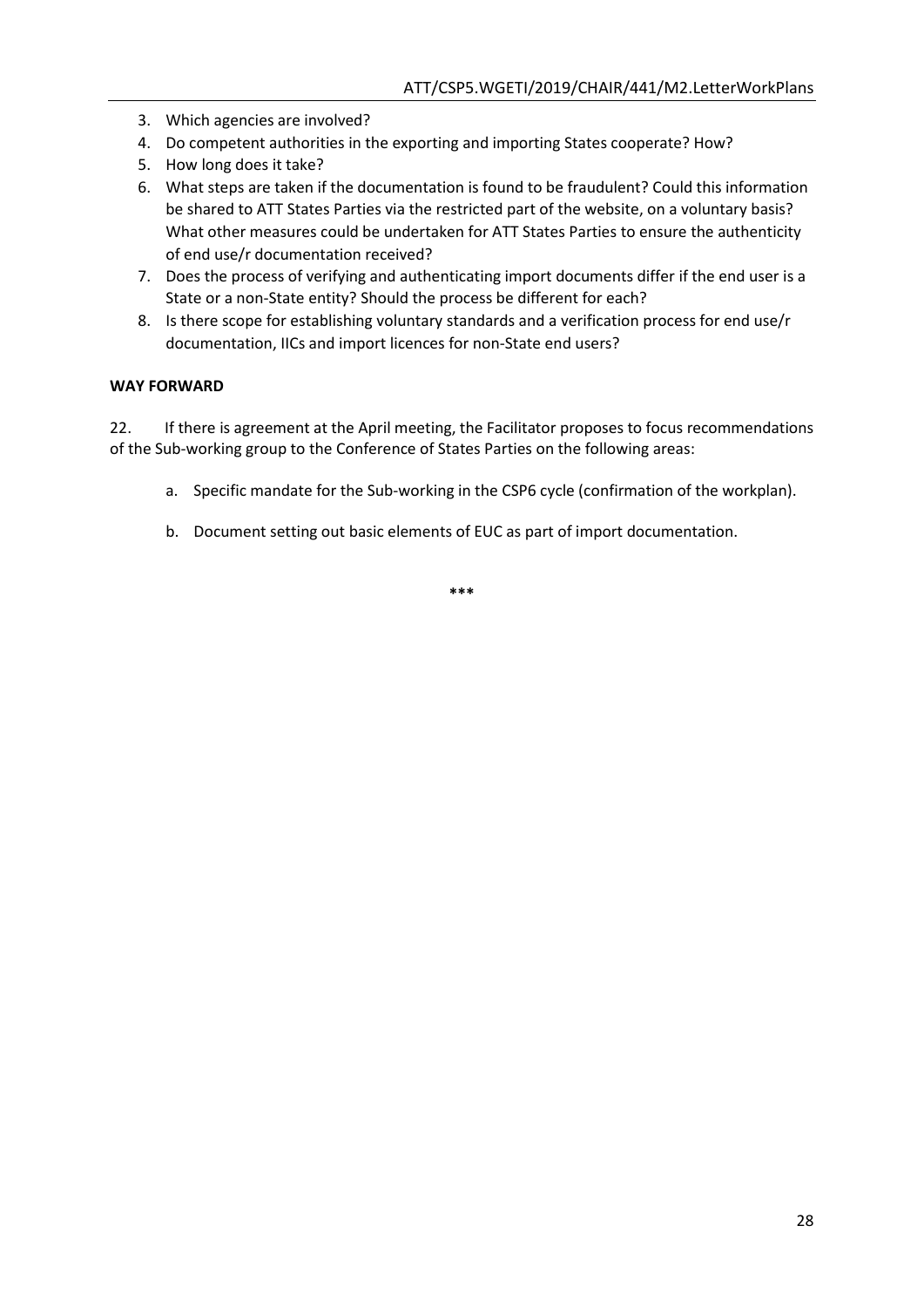|                                     | Essential                                                                                                                                                                                                                                                            | Optional                                                                                                                                                                                                                                                                                                            |  |
|-------------------------------------|----------------------------------------------------------------------------------------------------------------------------------------------------------------------------------------------------------------------------------------------------------------------|---------------------------------------------------------------------------------------------------------------------------------------------------------------------------------------------------------------------------------------------------------------------------------------------------------------------|--|
| Element                             |                                                                                                                                                                                                                                                                      |                                                                                                                                                                                                                                                                                                                     |  |
| Parties involved in the<br>transfer | details of the exporter and<br>$\bullet$<br>end-user, such as name,<br>business name, address,<br>phone, etc.                                                                                                                                                        | details of the intermediate<br>consignee and final<br>consignee                                                                                                                                                                                                                                                     |  |
| Goods to be transferred             | description;<br>$\bullet$<br>reference to contract,<br>$\bullet$<br>purchase order, invoice or<br>order number;<br>quantity and/or value.<br>٠                                                                                                                       |                                                                                                                                                                                                                                                                                                                     |  |
| End-use                             | indication of end-user;<br>$\bullet$<br>undertaking, where<br>$\bullet$<br>appropriate, that the goods<br>will not be used for purposes<br>other than the declared end-<br>use and/or used for Chemical<br><b>Biological Radiological and</b><br>Nuclear (CBRN) etc. |                                                                                                                                                                                                                                                                                                                     |  |
| Location                            |                                                                                                                                                                                                                                                                      | certification that goods are to<br>٠<br>be installed at/used at<br>premises of end-user;<br>agreement to on-site<br>inspections.                                                                                                                                                                                    |  |
| Documentation                       | signature, name, title of<br>consignee/end-user<br>representative;<br>original or legally-certified<br>сору.                                                                                                                                                         | signature and certification by<br>government of final<br>consignee/end-user and only<br>by specific representatives of<br>that government;<br>unique identifier/number<br>provided by the government<br>authority;<br>validity terms and date of<br>issue;<br>kept with conventional arms<br>all along the transfer |  |
| Re-export / diversion               |                                                                                                                                                                                                                                                                      | an undertaking not to re-<br>$\bullet$<br>export/transship at all, or at<br>least not without notification<br>or express permission from                                                                                                                                                                            |  |

## **ANNEX A. DETAILS RECOMMENDED FOR INCLUSION IN AN EUC<sup>13</sup>**

<sup>&</sup>lt;sup>13</sup> Table in paragraph 7 of Annex D to the WGETI Chair's Draft Report to CSP4 (ATT/CSP4.WGETI/2018/CHAIR/355/Conf.Rep).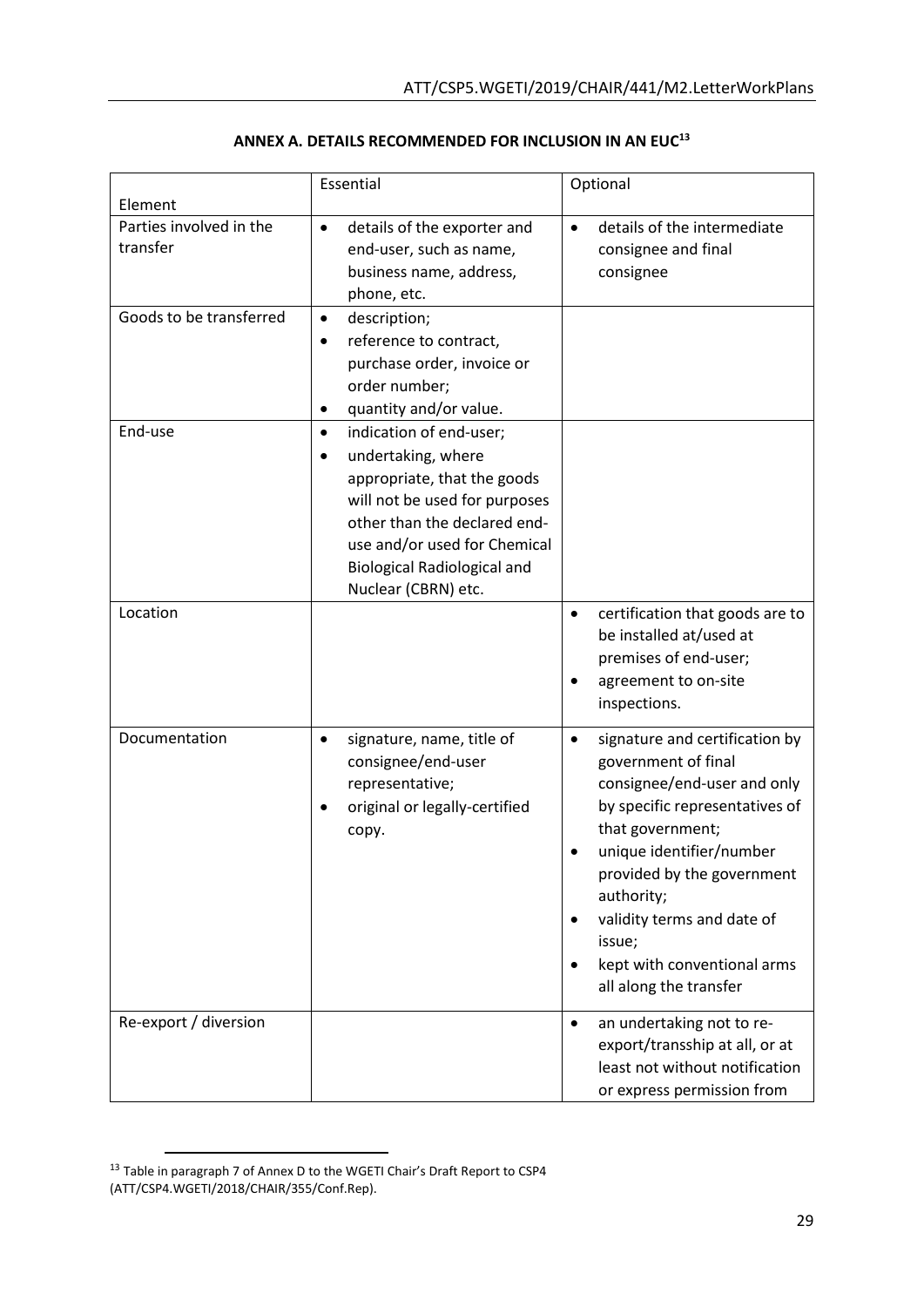# ATT/CSP5.WGETI/2019/CHAIR/441/M2.LetterWorkPlans

|                       | original exporting state's<br>competent authorities                  |
|-----------------------|----------------------------------------------------------------------|
| Delivery verification | provide a Delivery<br>Verification Certificate /<br>proof of arrival |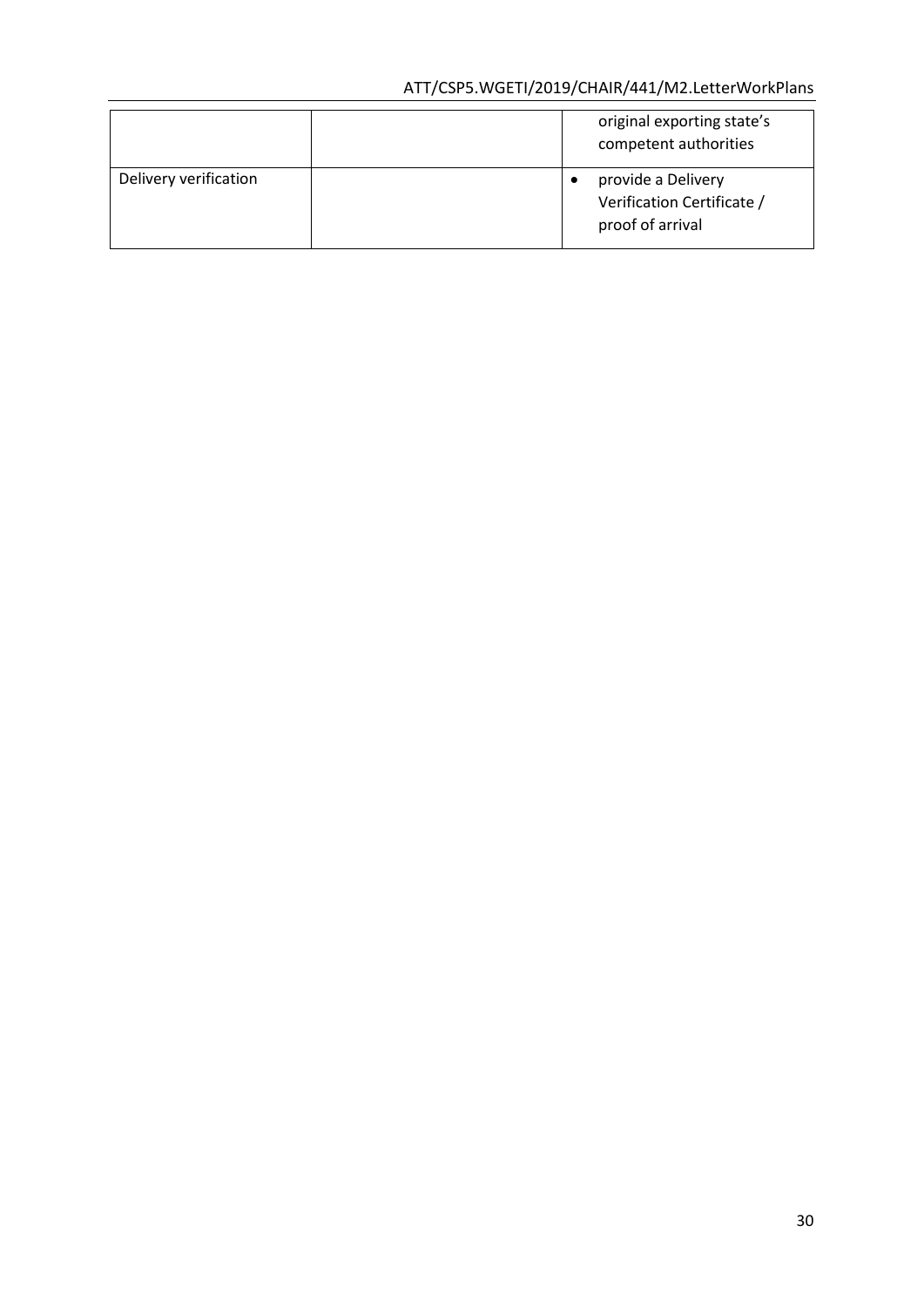## **ANNEX B. RECOMMENDED TYPES OF INFORMATION AND ASSURANES FOR END USE/R DOCUMENTATION**

| Table 1. Recommended types of information and assurances for end use/r documentation $^{14}$ |  |
|----------------------------------------------------------------------------------------------|--|
|----------------------------------------------------------------------------------------------|--|

| Details/contents                                                                                                                                                                  | Recommendations contained in guidelines produced by: |                          |                                                                                              |                                                                                            |                                                                        |  |  |
|-----------------------------------------------------------------------------------------------------------------------------------------------------------------------------------|------------------------------------------------------|--------------------------|----------------------------------------------------------------------------------------------|--------------------------------------------------------------------------------------------|------------------------------------------------------------------------|--|--|
|                                                                                                                                                                                   | European<br><b>Union</b>                             | Wassenaar<br>Arrangement | Organization<br>for<br><b>Security and</b><br>Co-<br>operation in<br><b>Europe</b><br>(OSCE) | <b>International</b><br><b>Small Arms</b><br><b>Control</b><br><b>Standards</b><br>(ISACS) | <b>Regional</b><br><b>Centre</b><br>on Small<br><b>Arms</b><br>(RECSA) |  |  |
| <b>Essential elements</b>                                                                                                                                                         |                                                      |                          |                                                                                              |                                                                                            |                                                                        |  |  |
| Details of the exporter (at<br>least name, address and<br>business name)                                                                                                          | X                                                    | X                        | X                                                                                            | $X^a$                                                                                      | X                                                                      |  |  |
| Details of the end use/r (at<br>least name and address)                                                                                                                           | X                                                    | X                        | X                                                                                            | X                                                                                          | X                                                                      |  |  |
| Contract number or order<br>reference and date                                                                                                                                    |                                                      |                          | X                                                                                            | $X^a$                                                                                      |                                                                        |  |  |
| Country of final destination                                                                                                                                                      | X                                                    | X                        | X                                                                                            | X                                                                                          |                                                                        |  |  |
| Description of the goods<br>being exported (type,<br>characteristics) or<br>reference to the contract<br>concluded with the<br>authorities of the country<br>of final destination | X                                                    | X                        | X                                                                                            | X                                                                                          | X                                                                      |  |  |
| Quantity and/or value of<br>the exported goods                                                                                                                                    | X                                                    | X                        | X                                                                                            | X                                                                                          | X                                                                      |  |  |
| Signature, name and<br>position of the end user's<br>representative                                                                                                               | X                                                    | X                        | Χ                                                                                            | X                                                                                          |                                                                        |  |  |
| Date of issue of the EUC                                                                                                                                                          | X                                                    | X                        | X                                                                                            | X                                                                                          |                                                                        |  |  |
| Description of the end use<br>of the goods                                                                                                                                        | X                                                    | X                        | X                                                                                            | X                                                                                          | X                                                                      |  |  |

<sup>14</sup> UNIDIR, *[Examining Options to Enhance Common Understanding and Strengthen End Use and End User Control Systems to](http://www.unidir.org/files/publications/pdfs/final-euc-2015-en-649.pdf)  [Address Conventional Arms Diversion](http://www.unidir.org/files/publications/pdfs/final-euc-2015-en-649.pdf)*, 2016, p. 18-20.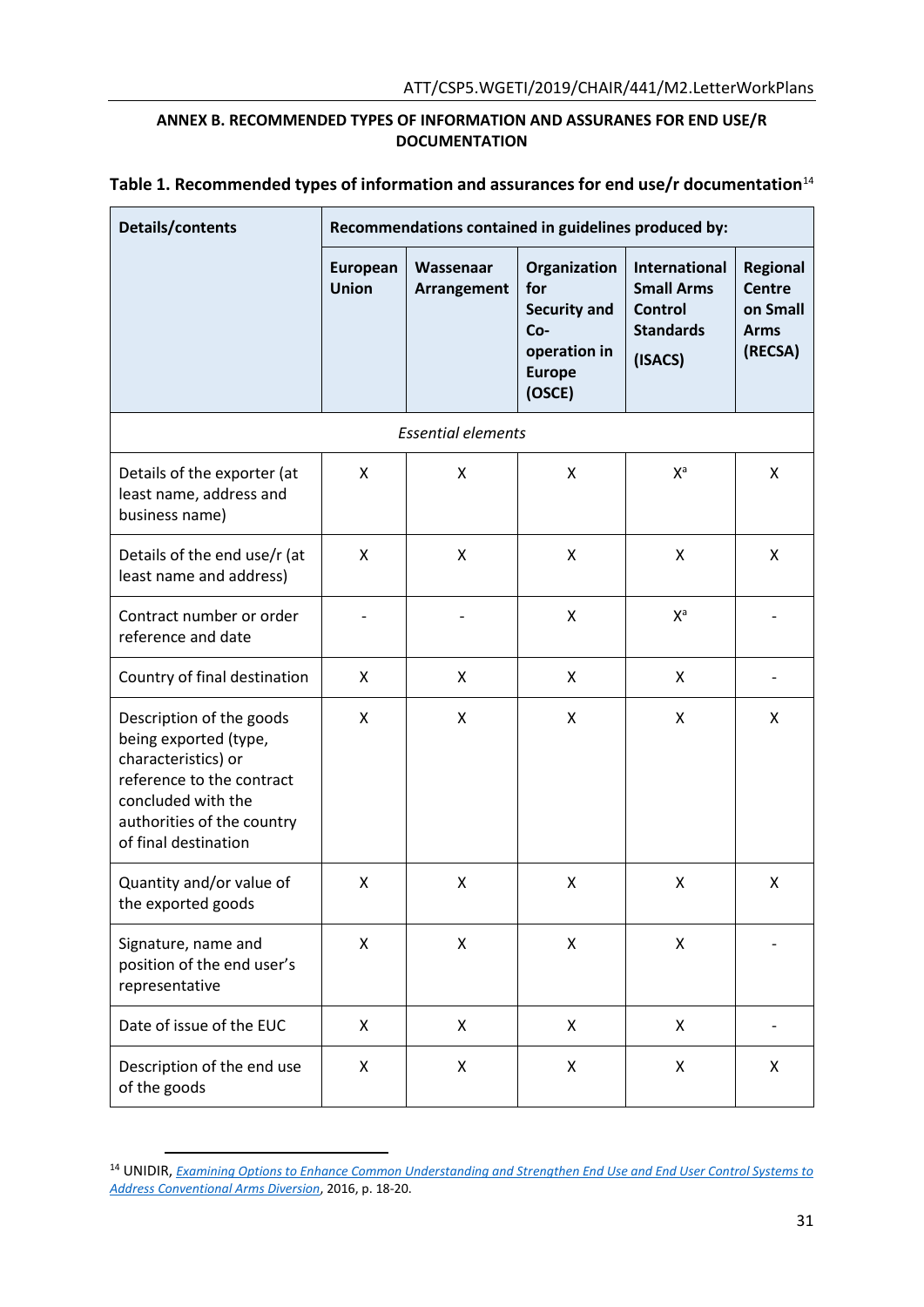| Additional or optional elements                                                                                                        |   |   |                |                           |       |  |
|----------------------------------------------------------------------------------------------------------------------------------------|---|---|----------------|---------------------------|-------|--|
| Full details, where<br>appropriate, of any<br>intermediaries involved in<br>the transfer                                               | X | X | X              |                           | $X^b$ |  |
| Name, address and contact<br>details of the government<br>agency issuing the<br>certificate                                            |   | X | X <sup>c</sup> | $X^c$                     |       |  |
| Date of expiration of the<br><b>EUC</b>                                                                                                |   |   | X              | X <sup>d</sup>            |       |  |
| Register number for the<br><b>EUC</b>                                                                                                  |   |   | X              | X <sup>d</sup>            |       |  |
| Assurance                                                                                                                              |   |   |                |                           |       |  |
| <b>Essential elements</b>                                                                                                              |   |   |                |                           |       |  |
| An undertaking, where<br>appropriate, that the goods<br>being exported will not be<br>used for purposes other<br>than the declared use | X | X | X              | Χ                         | x     |  |
| An undertaking that the<br>declared end user will be<br>the ultimate recipient of<br>the goods being exported                          |   |   | X              | Χ                         | X     |  |
| Additional or optional elements                                                                                                        |   |   |                |                           |       |  |
| Clause prohibiting re-<br>export of the goods<br>covered in the certificate                                                            | X | X | X              | $\mathsf{X}^{\mathsf{b}}$ | X     |  |
| Commitment by the<br>importer to provide the<br>exporting state with a<br>delivery verification on<br>request                          | X | X | X              | $\pmb{\mathsf{X}}$        |       |  |
| Certification that the goods<br>will be installed at the<br>premises of the end user or<br>will be used only by the end<br>user        |   | X |                | X                         |       |  |